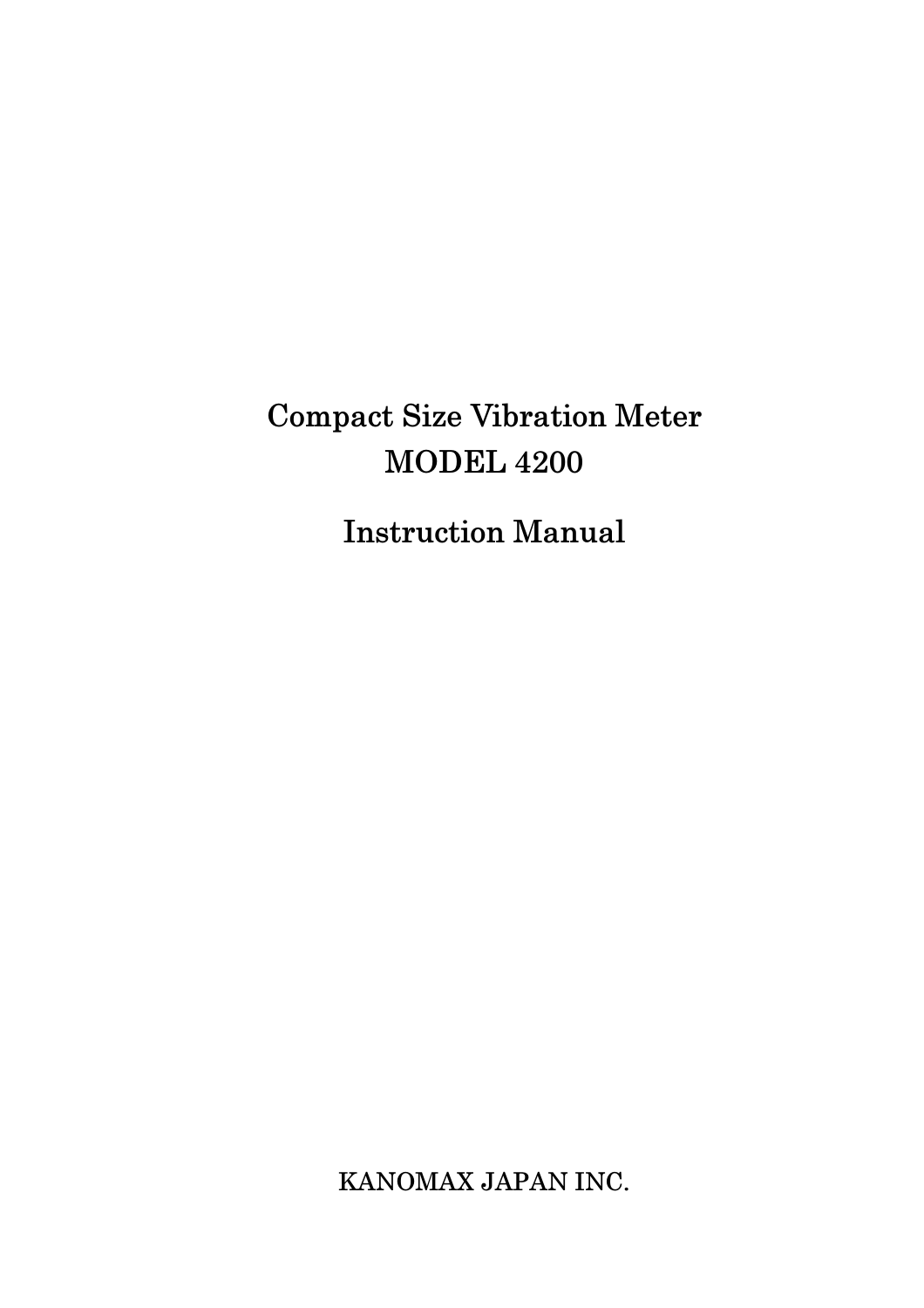#### Composition of this Instruction Manual

This Instruction Manual explains the function and the operation method, etc. of Compact size Vibration Meter MODEL4200. Be sure to read the handling description of the apparatus concerned, when constructing with other apparatus and measuring. Moreover, be sure to read notes about the safety indicated after the following page.

This Instruction Manual consists of each following chapter.

#### Overview

It describes for the outline of a main body.

#### Names and functions of various parts

It describes for the name and function of a switch or a terminal in each panel briefly.

#### Screen

It describes for the LCD in a front panel.

#### Preparation

 It describes for battery installation, connection of a code, and attachment of a pickup are explained.

#### Setting

It describes for the time and sensitivity of setup.

#### Measurement

It fundamental describes for measurement.

#### Reference

 It describes for the Velocity(VEL) frequency range and JIS, relation between indicated value and AC output.

#### Option

 It describes for connection method with AC adapter of an option, a printer, and a personal computer..

#### Specification

It describes for the specification of a main body.

\*Generally the company name and brand name in this instruction manual are the trademark or registered trademark of each company.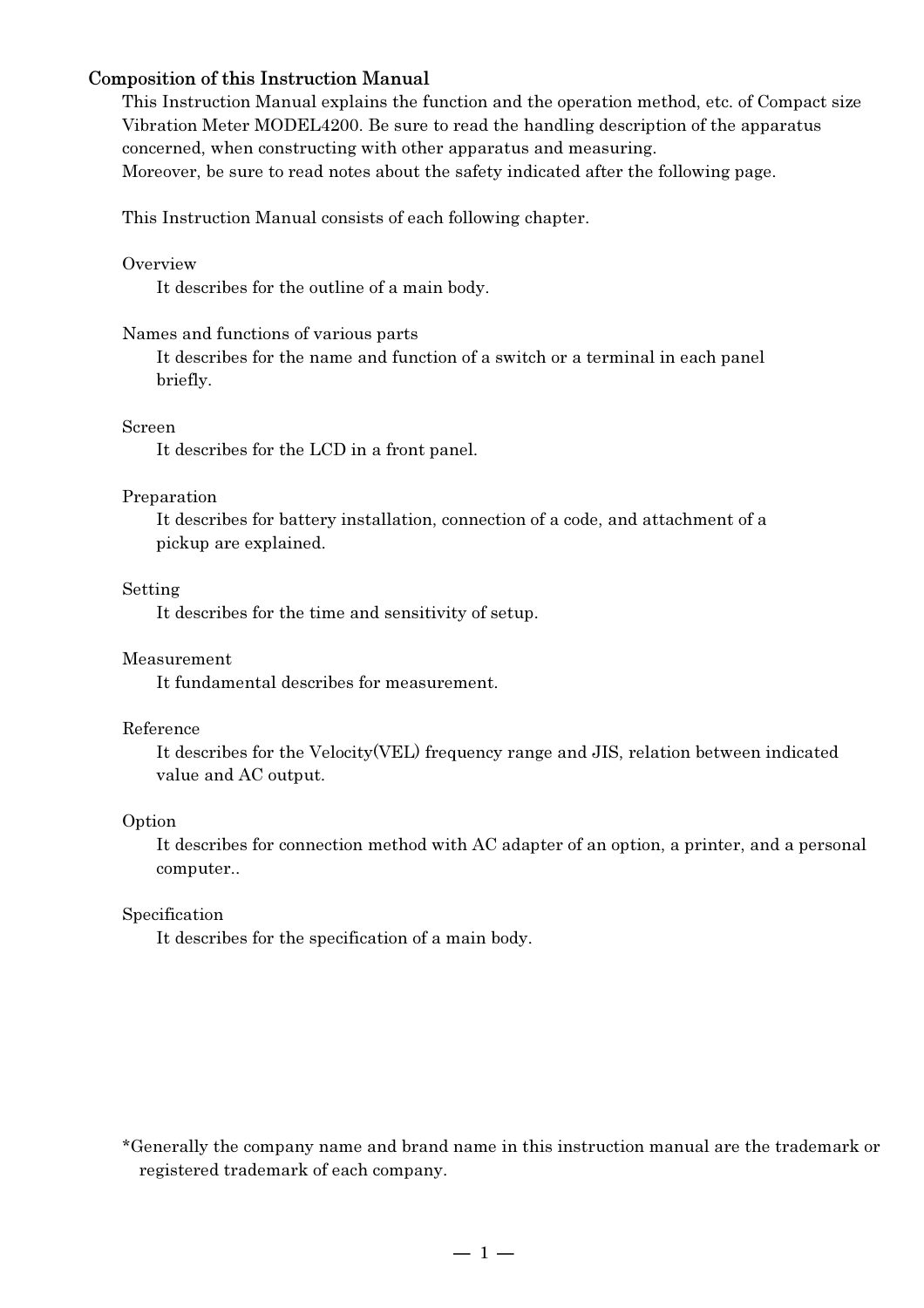# Safety precautions

To prevent bodily injury or damage to property, the following safety precautions must be observed.

This manual contains important safety and operating instructions for Compact Size Vibration Meter MODEL 4200.

Read all instructions, before using the instrument.

After reading all instructions, keep this manual for quick reference

# 1.Expressions of safety instructions

! WARNING

Calls attention to a procedure, practice, or condition that could possibly cause death or bodily injury.

# ! CAUTION

Calls attention to a procedure, practice, or condition that could possibly cause bodily injury or damage to instrument.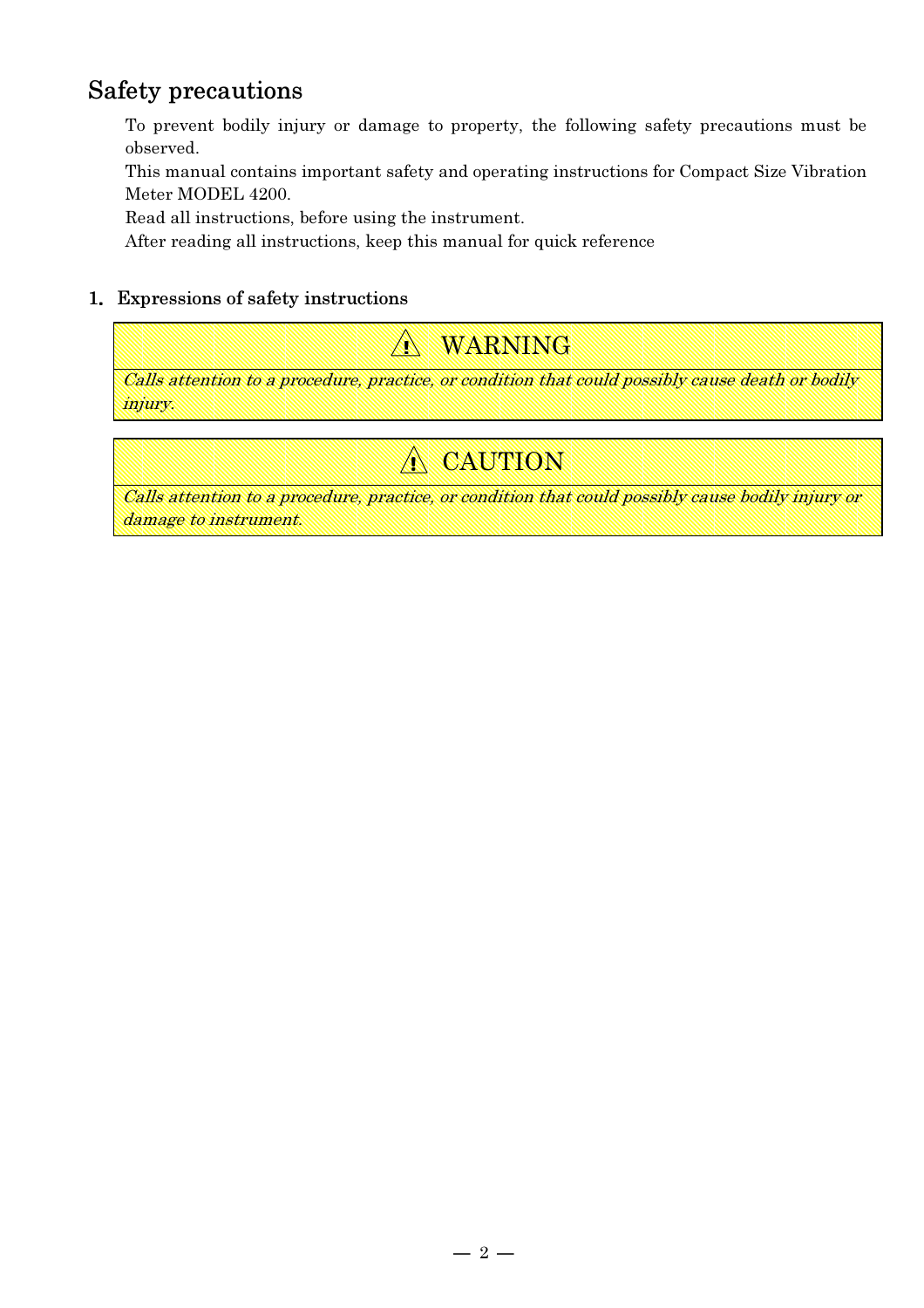2.Important safety instructions

# **A** WARNING ● Stop using the instrument, when producing smoke, bad smell or noise. It causes fire or shock hazard. Turn off the POWER switch and unplug the AC adapter (optional) from outlet as soon as possible. To reduce risk of injury, take it to a qualified serviceman when service or repair is required. Please contact us or the dealer when service or repair is required. ● Do not substitute parts or modify instrument. It causes bodily injury, fire or shock hazard. **• Do not use the AC power adapter except the optional AC-1046.** Other type of adapter may cause damage to the instrument. ● Do not touch the plug of AC adapter (AC-1046) with wet hands. It causes shock hazard. Stop using the instrument, when an object or liquid falls/spills into the instrument. It causes fire or shock hazard. Turn off the POWER switch and unplug AC adapter (optional) from outlet as soon as possible. To reduce risk of injury, take it to a qualified serviceman when service or repair is required. Please contact us or the dealer when service or repair is required.

# 3.Cautions for usage

To prevent bodily injury or damage to the instrument, the following cautions must be observed.

- *CAUTION* ● Keep the instrument away from the children. If the instrument falls down, it is very dangerous.
- Do not place it on an unstable place (shaky table or sloping place). If the instrument falls down, it is very dangerous.
- Do not use and storage the place which moisture or dust, and where a bad influence place which salt, sulfur, chemicals, Gas etc.. It causes fire or shock hazard.
- Do not put heavy objects on the instrument. It causes damage to the instrument.
- Connect cable properly, it is instructed in this manual. Wrong connection causes fire hazard.
- Connect cable properly, it is instructed in this manual. Wrong connection causes fire hazard.
- **Before you move the instrument to other place, turn off the POWER switch and remove all** wiring.
- Do not put the instrument on the vibrating place. If the instrument falls down, it is very dangerous.
- For avoiding liquid spill, remove alkaline dry batteries when you don't use for long period of time. It is recommended to remove alkaline dry batteries after each use.
- Please be sure undergo periodic inspection main body and pickup 1 or 2 times in an year. (Second calibration Sensitivity is Charge)
- Please don't push a liquid crystal display screen with a finger or a pen. It become the cause of defective display or malfunction.
- The connection connector of a main body and a curl cable is an one-touch type BNC connector. Please don't turn a part of connector at time connection or after connection. It become the cause of failure or malfunction.
- A magnet is very powerful (adsorptive power 100N). Be fully careful not injured, when detaching and attaching to a measurement subject. Moreover, what is influenced of magnetic should release a magnetic card etc. enough. It may destroy and break down.
- If it break down, please contact us to a store or an agency, without adding a hand.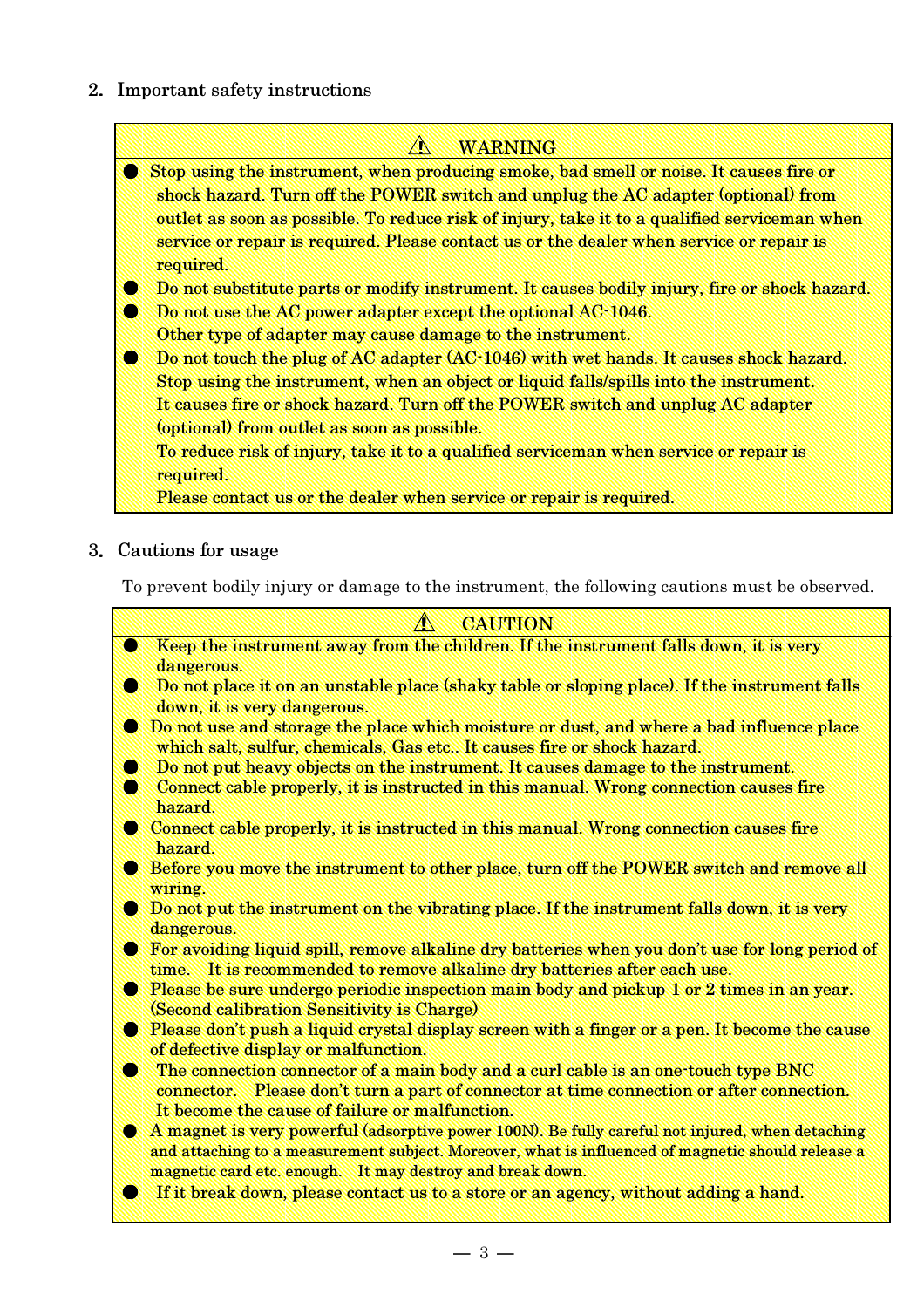# Contents

| Data call |  |
|-----------|--|
|           |  |
|           |  |
|           |  |
|           |  |
|           |  |
|           |  |
|           |  |
|           |  |
|           |  |
|           |  |
|           |  |
|           |  |
|           |  |
|           |  |
|           |  |
|           |  |
|           |  |
|           |  |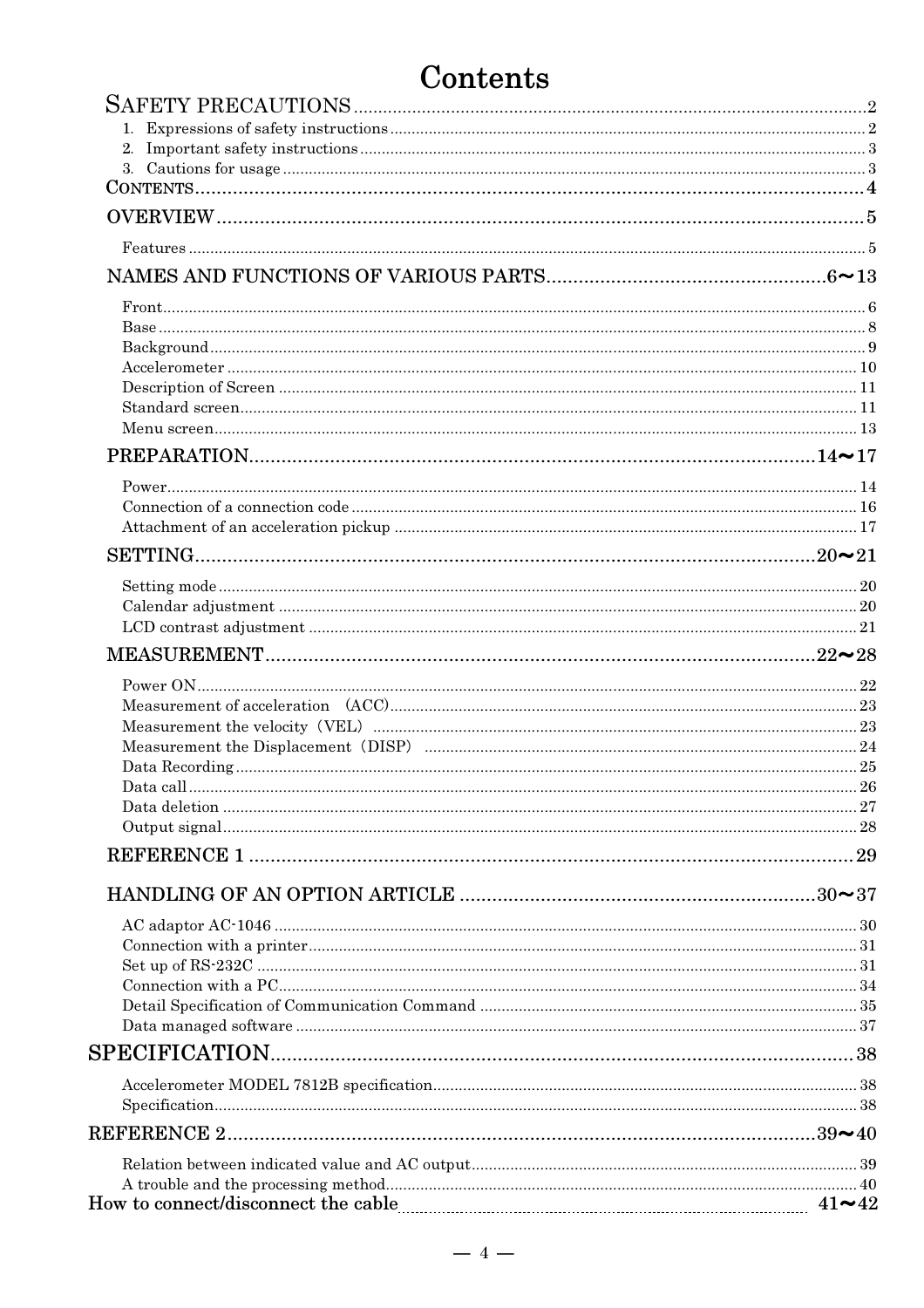# Overview

Vibration Meter "MODEL4200" is super mine-size like a cellular phone.

It offers, just like a "machinery doctor", high precision monitoring of various industrial machinery by using the optional headphone or auscultation stick

It offers a simple way of making medical chart for your machine

The "data hold" function has highly promoted the easy observation of the numerical data In addition, maintenance or examination of the existing machine, or experiment for a new facility under development, has been greatly promoted by fixing and numbering the measuring points on a large-scale target machinery, or by improving the mobility of the measurement based on the "single point" scheme stated above

# Features

- Vibration can be actually heard with your own ear, aiming at the pinpoint spot in question This is the time of the maintenance of facilities, by watching, hearing and measuring the vibration
- Compact design, light weight i.e., approx.130 g (Including batteries), that demonstrates power on the site of the measurement
- Single hand operation is possible just like a cellular phone
- Built in Memory for max.256 data.
- Built-in serial interface, enabling rapid data processing on your PC
- Restart the measurement with the last condition set up and stored just before the power-off
- The output to an exclusive printer is possible.
- Energy-saving design allows continuous measurement longer the 12 hours straight with only 4 dry battery cells, LR03.

# Guarantee

Term for guarantee is twelve months after delivery.

Within this term repair is provided for free should a fault occur while the apparatus is being used in the manner prescribed by the manufacturer.

Otherwise, a repair fee will be charged.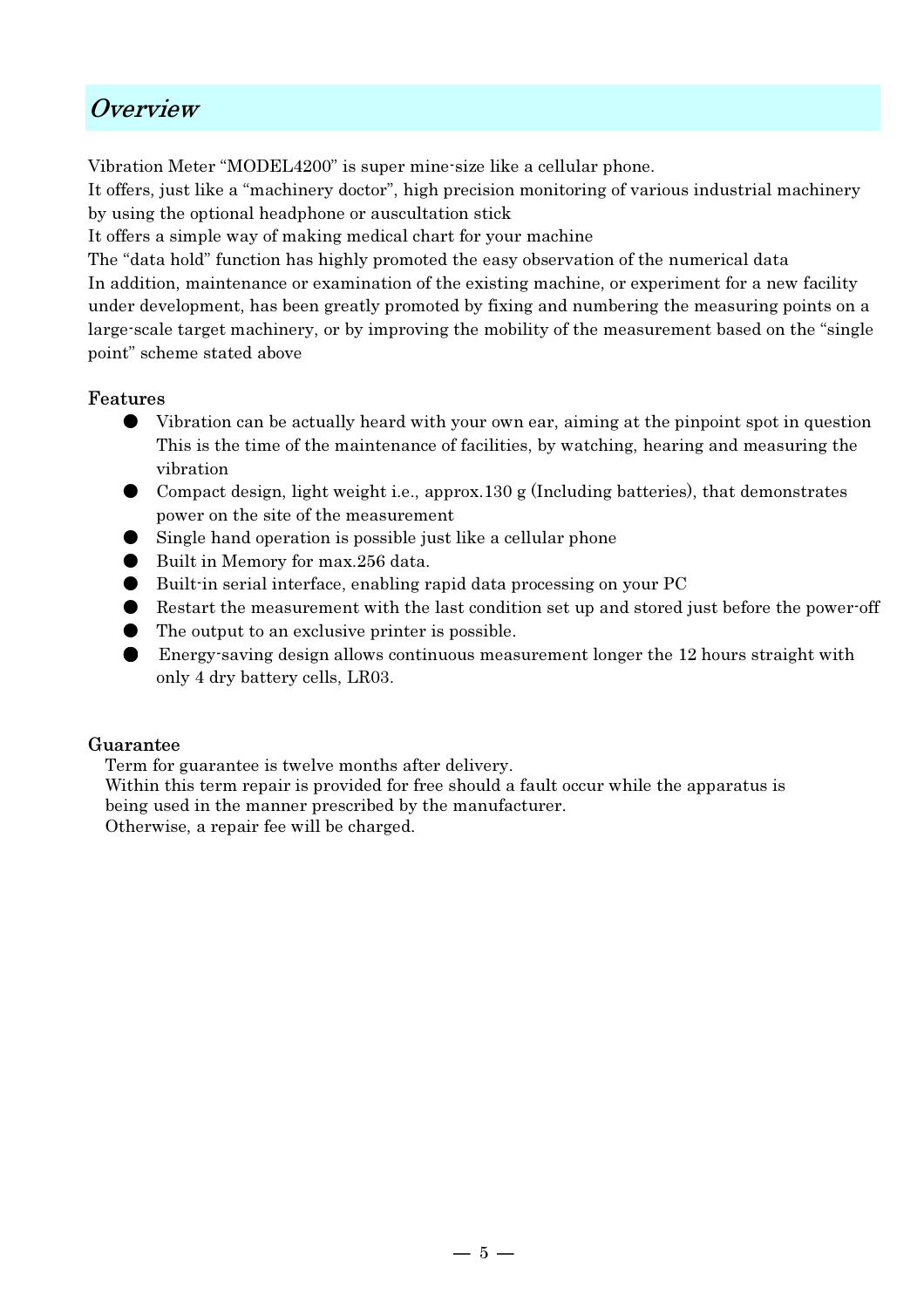Front



# Input terminal

It is the terminal which connects pickup MODEL 7812B in attached connection code.

# Display

The setting status of measured value and various switches are displayed.

# **Power**

Long-pressing this switch for 1 sec or more turns on the power. Long-pressing it again turns off the power.

# Save/Set

Record at the time measurement, this is the setting button used when the Menu screen is operated.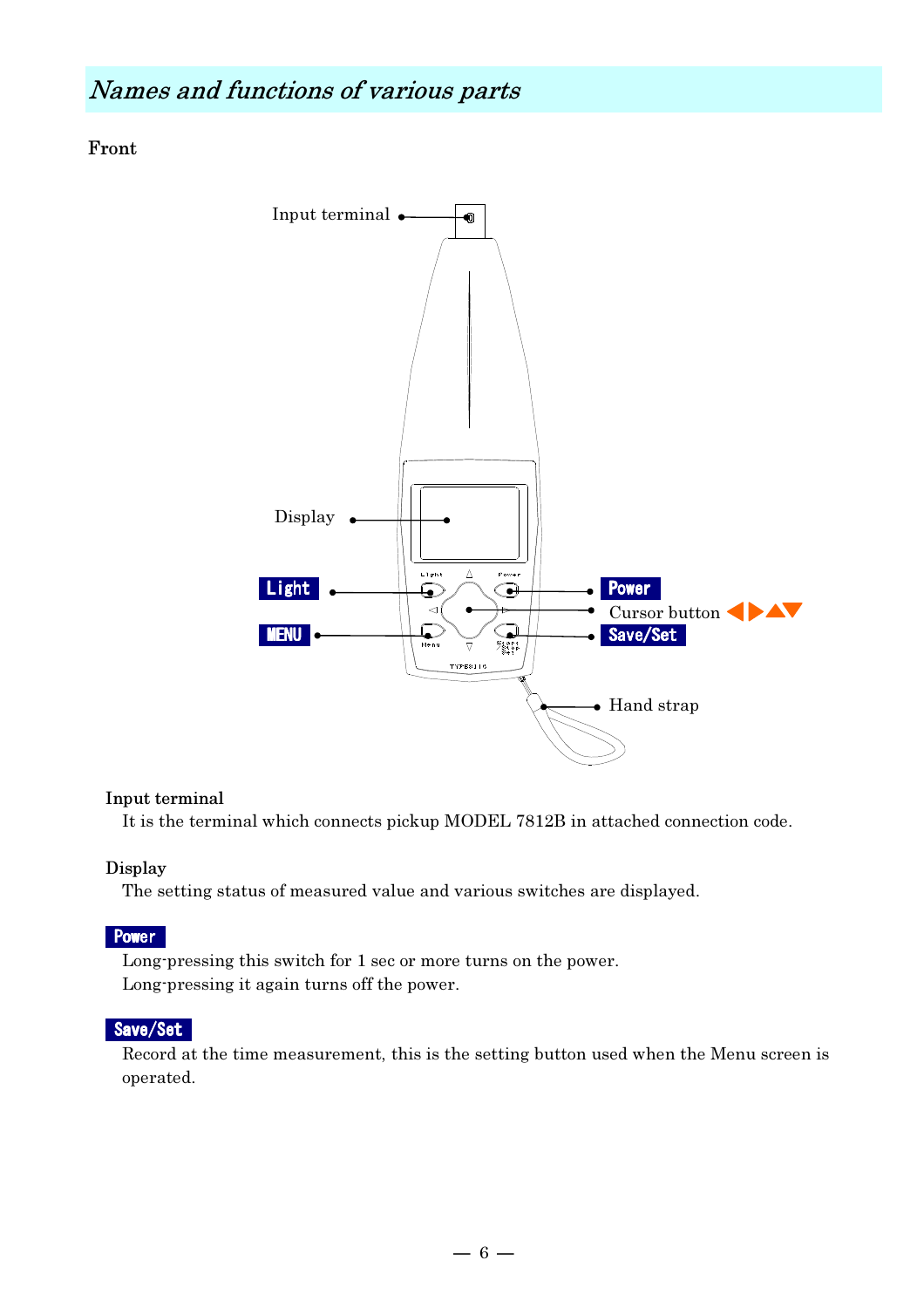#### **Menu**

It pushes, when setting up measurement conditions. Calendar adjustment etc. There are three Menu screens to  $1/3.3/3$ . If it pushes 4 times, it will return to a standard screen. \*\*\* is a setting value at the time of factory shipments.

| Menu $1/3$ | Meas        | <b>Extra</b> is a setting value at the time of factory shipments.<br>Manu | ; Measurement                                                                                                              |
|------------|-------------|---------------------------------------------------------------------------|----------------------------------------------------------------------------------------------------------------------------|
|            |             | Mem Clr                                                                   | ; Memory data clearance                                                                                                    |
|            |             | Mem Call                                                                  | ; Memory data call                                                                                                         |
|            | I/O         | OFF                                                                       | ; The data output OFF                                                                                                      |
|            |             |                                                                           | to external apparatus                                                                                                      |
|            |             | Printer                                                                   | ; Output to a printer                                                                                                      |
|            |             | PC                                                                        | ; Output to a PC                                                                                                           |
|            | Date        | 2000/01/01                                                                | ; year∕month∕day                                                                                                           |
|            | Time        | 00:00:00                                                                  | ; hour : minute : second                                                                                                   |
| Menu 2/3   | Range       |                                                                           | $: 200, 20$ (In the case of displacement 2000, 200)                                                                        |
|            | Mode        |                                                                           | : $m/s^2$ (Acceleration), mm/s (Velocity), $\mu$ m (Displacement)                                                          |
|            | Filter      |                                                                           | <b>OFF</b> (Acceleration), 1kHz (Velocity), 300Hz (Displacement)                                                           |
|            |             |                                                                           | <b>XMode and linkage</b> (An single setup is impossible)                                                                   |
|            | Conv        |                                                                           | : RMS, EQPP $(EQp \cdot p \text{ Only displacement})$                                                                      |
|            |             | <b>EQPK</b> (EQPeak), PEAK                                                |                                                                                                                            |
|            | Disp Time   | <b>is</b><br>2s                                                           | ; Indication period(Data display) display it every 1second<br>; Indication period(Data display) display it every 2 seconds |
| Menu 3/3   | Moni/Level  | AC                                                                        | ; Waveform output                                                                                                          |
|            |             | Level ADJ                                                                 | ; Portable headphone output                                                                                                |
|            |             |                                                                           | $-3, -2, -1, 0, +1, +2, +3$                                                                                                |
|            | AutoPwrOff: | OFF                                                                       | ; Continuation operation                                                                                                   |
|            |             | <b>ON</b>                                                                 | ; Automatic power is turned off after about                                                                                |
|            |             |                                                                           | 1 minute.                                                                                                                  |
|            | LCD cont    | $\bullet$                                                                 | ; LCD contrast adjustment                                                                                                  |
|            |             |                                                                           | $\cdot \cdot \cdot$ light<br>$\ast$                                                                                        |
|            |             |                                                                           | $***$ * * * $\cdot$ $\cdot$ deep                                                                                           |
|            | Baud rate   | : 4800, 9600,                                                             | 19200 baud rate setup                                                                                                      |

# Light

Lighting and putting out lights of a LCD back light.

Whenever it pushes, lighting and putting out lights are repeated.

Even if the light stays on, it automatically goes out in approx. 30 seconds

# Cursor button

This is buttons for cursor operation, such as Mode/range, such as measurement conditions and change.

<Change of the Measurement mode>

It changes ;  $m/s^2$ (ACC)  $\rightarrow$  mm/s(VEL)  $\rightarrow \mu$  m(DISP)  $\rightarrow$  m/s<sup>2</sup>(ACC)  $\rightarrow$  mm/s(VEL)

<Change of the Measurement Range>

Number on the right of a bar it changes;  $200 \rightarrow 20 \rightarrow 200$ .

(In the case of displacement 2000  $\rightarrow$  200)

<Change of the Display mode>

It changes ; RMS  $\rightarrow$  Peak  $\rightarrow$  EQPeak  $\rightarrow$  (In the case of displacement, EQp-p  $\rightarrow$ ) Hand strap

# When you have the main part of model4200 in hand, please let a hand pass to a hand strap for fall prevention.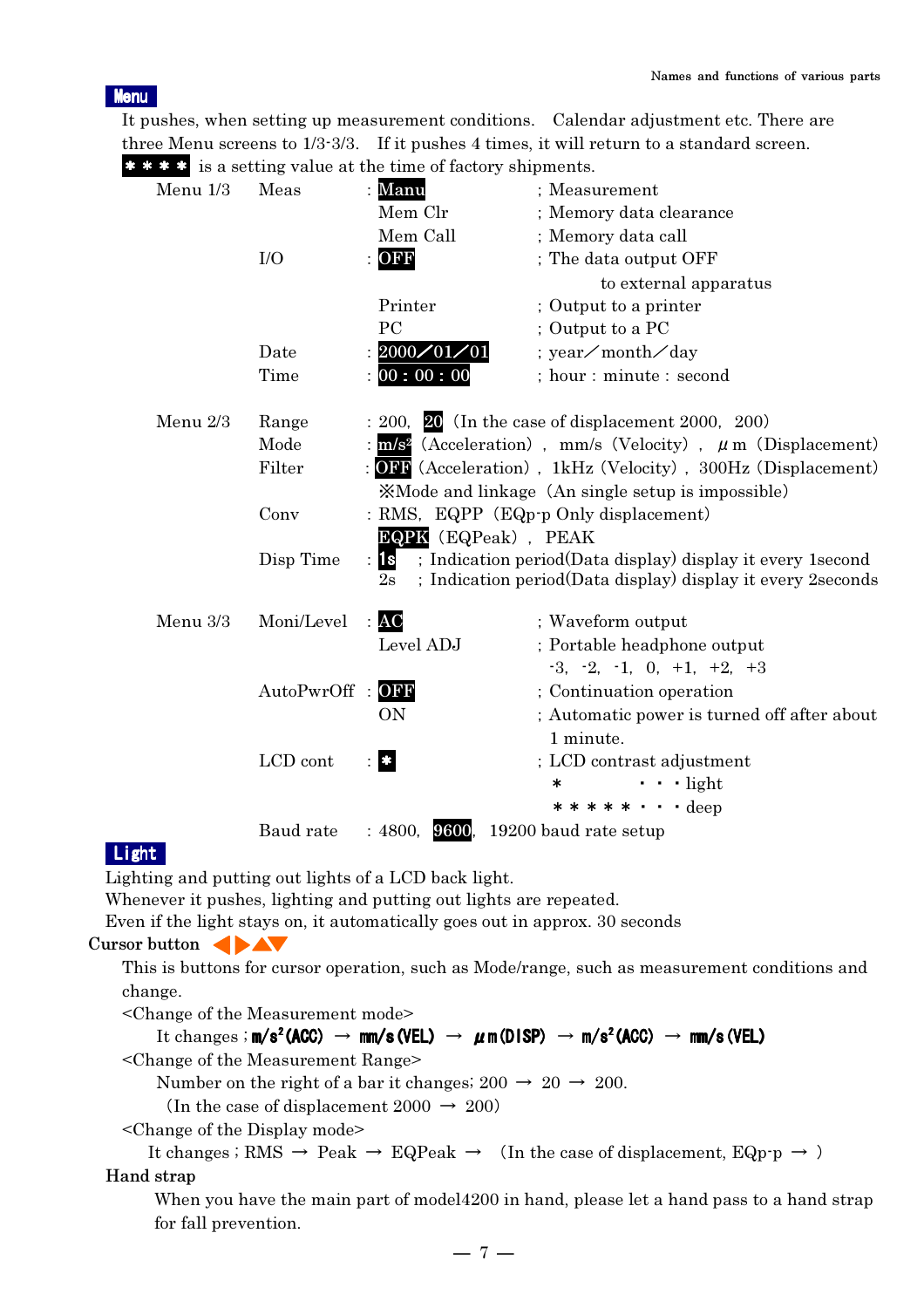#### AC Adaptor terminal



# AC Adapter Terminal (External Power Source Contact Terminal; EXT/DC)

Connect to AC Adapter AC-1046(Option)



### It becomes the cause of an electric shock.

#### Interface Connector (I/O)

Connect to Printer(BS-80TSL) or Personal Computer with Interface cable(with Converter Adapter)BC-0026

# AC/Portable Headphone Output Terminal

A waveform signal is outputted when Menu 3/3 Moni / Level is "AC". Moreover, you can act as the monitor of the vibration value which plug adapter PC-260MS connect with portable headphone ATH-FC5 BK of an option at the time of a level ADJ "-3 and  $-2 \cdots +3$ ".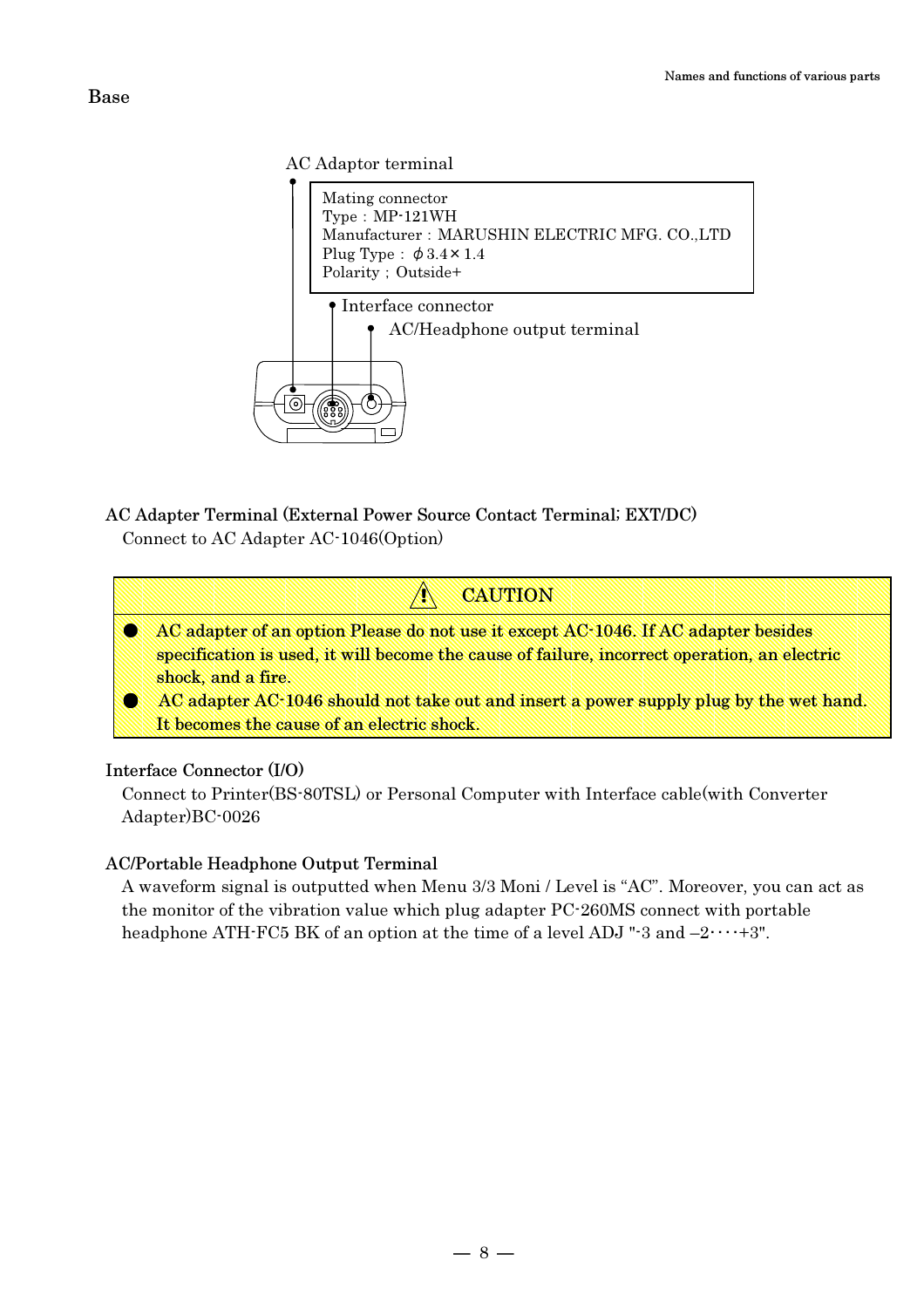# Background



#### Name plate

You can see a name, Type, Serial No. and Date of Manufacture etc..

#### Battery holder

2 Alkaline dry cells type LR03.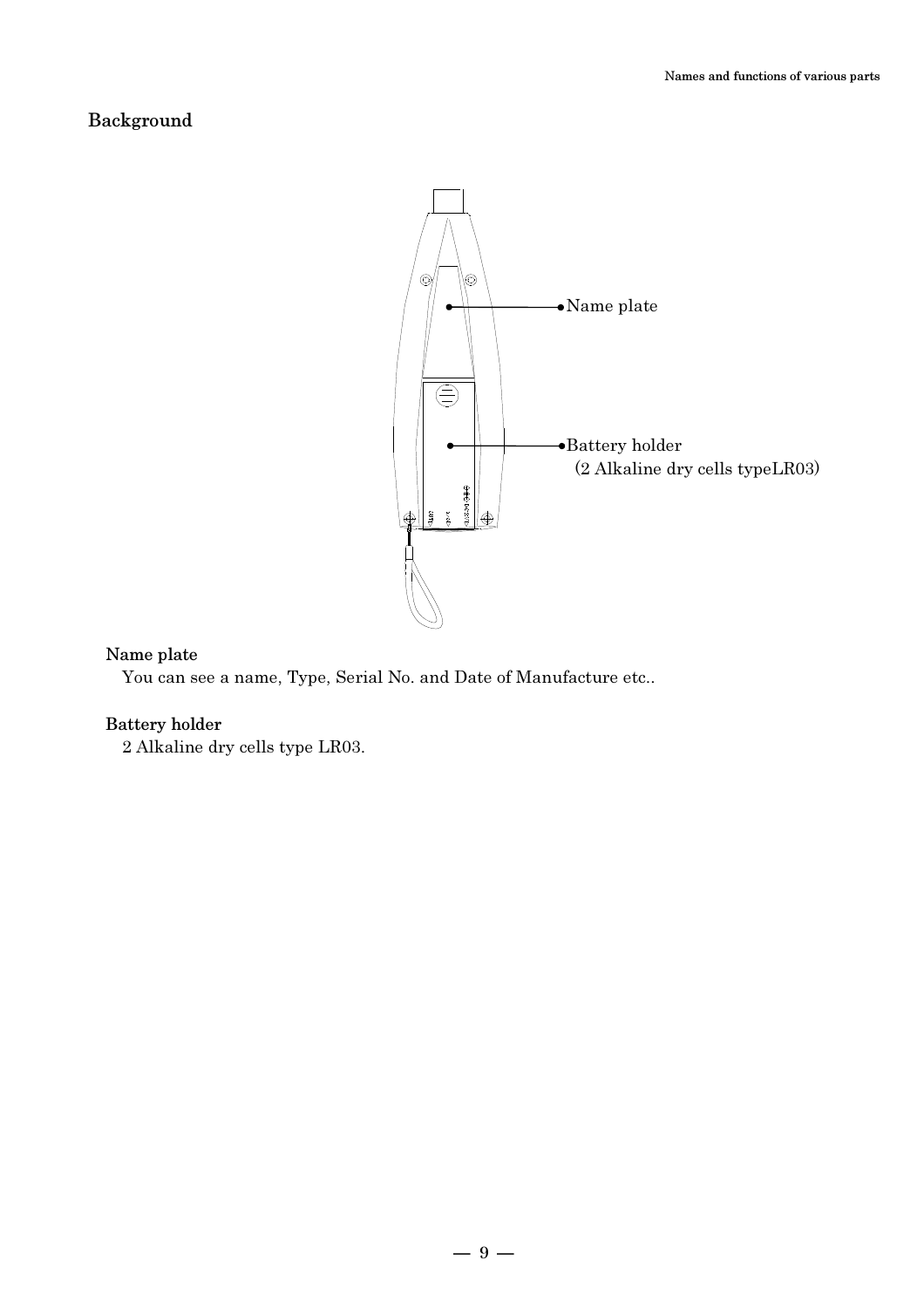

#### BNC Connector

Connect to Input Terminal of Main Body MODEL4200



#### Type F connector

Connect to Output Terminal of MODEL 7812B

#### Accelerometer MODEL 7812B

 Detect vibration and change it into an electric signal and fix it with screw stoppers in un-measurement.

(Reference to P. 18  $\sim$  P. 19 How to fix)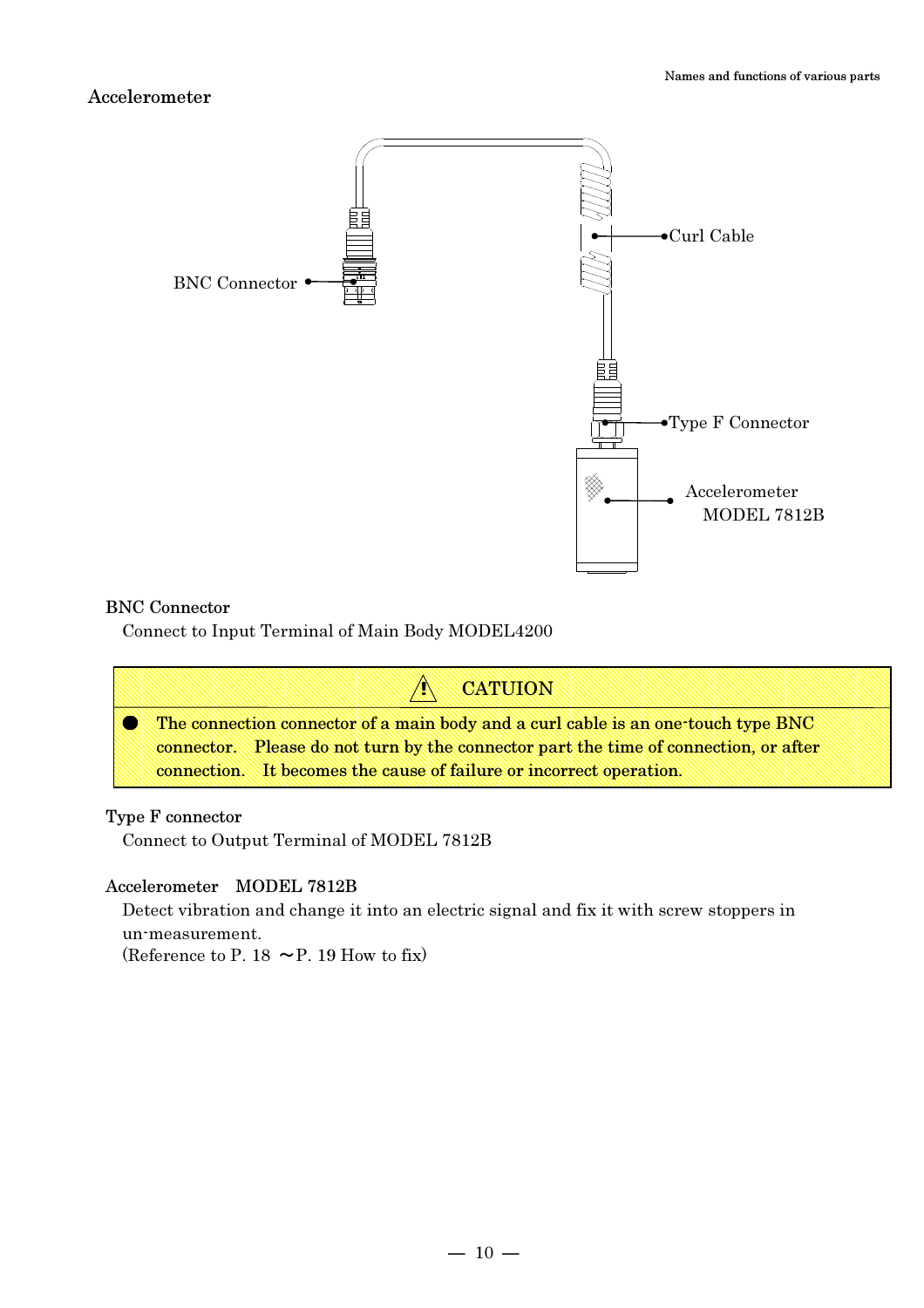# Description of Screen

# Standard screen



# ① Output Mode

Display the Output mode of Headphone output terminal on the base.

```
AC : Waveform output
```

```
Level ADJ : Headphone output -3, -2, -1, 0, +1, +2, +3
```
A waveform signal is outputted when Menu 3/3 Moni / Level is "AC". Moreover, you can act as the monitor of the vibration value which plug adapter PC-260MS connect with portable headphone ATH-FC5 BK of an option at the time of a level ADJ "-3 and  $-2 \cdots +3$ ".

# ② Data display

Displays the present value by digital value in intervals of approx.1second or 2seconds. Select with Menu 3/2 Disp Time.

# ③ Bar display

Displays the present momentary value with a bar.

The bar displays the value of the displayed data in intervals of approx. 0.1 seconds.

# ④ Range display

Displays the range set with the Range key. $0 - 20$ ,  $0 - 200$  (Displacement Mode ;  $0 - 200$ ,  $0 -2000$ .

# ⑤ The number of the record data display

Displays the number of the record data  $001 \sim 256$ .

# ⑥ Selected Mode display of cursor button

Displays the variable mode by cursor button

| Range    | : Change Level Range |                                                                    |
|----------|----------------------|--------------------------------------------------------------------|
|          |                      | $0 - 20$ , $0 - 200$ (Displacement Mode ; $0 - 200$ , $0 - 2000$ ) |
| Peak/RMS |                      | : Change Display Mode                                              |
|          | RMS                  | ; True Effective value                                             |
|          | Peak                 | ; waveform amplitude value                                         |
|          |                      | EQPeak ; RMS $\times \sqrt{2}$                                     |
|          | $EQp\neg p$          | ; RMS $\times \sqrt{2} \times 2$ (only Displacement)               |
| Mode     |                      | : Changes Measurement Mode                                         |
|          | $m/s^2$              | ; Acceleration (ACC)                                               |
|          | mm/s                 | ; Velocity (VEL)                                                   |
|          | $\mu$ m              | ; Displacement (DISP)                                              |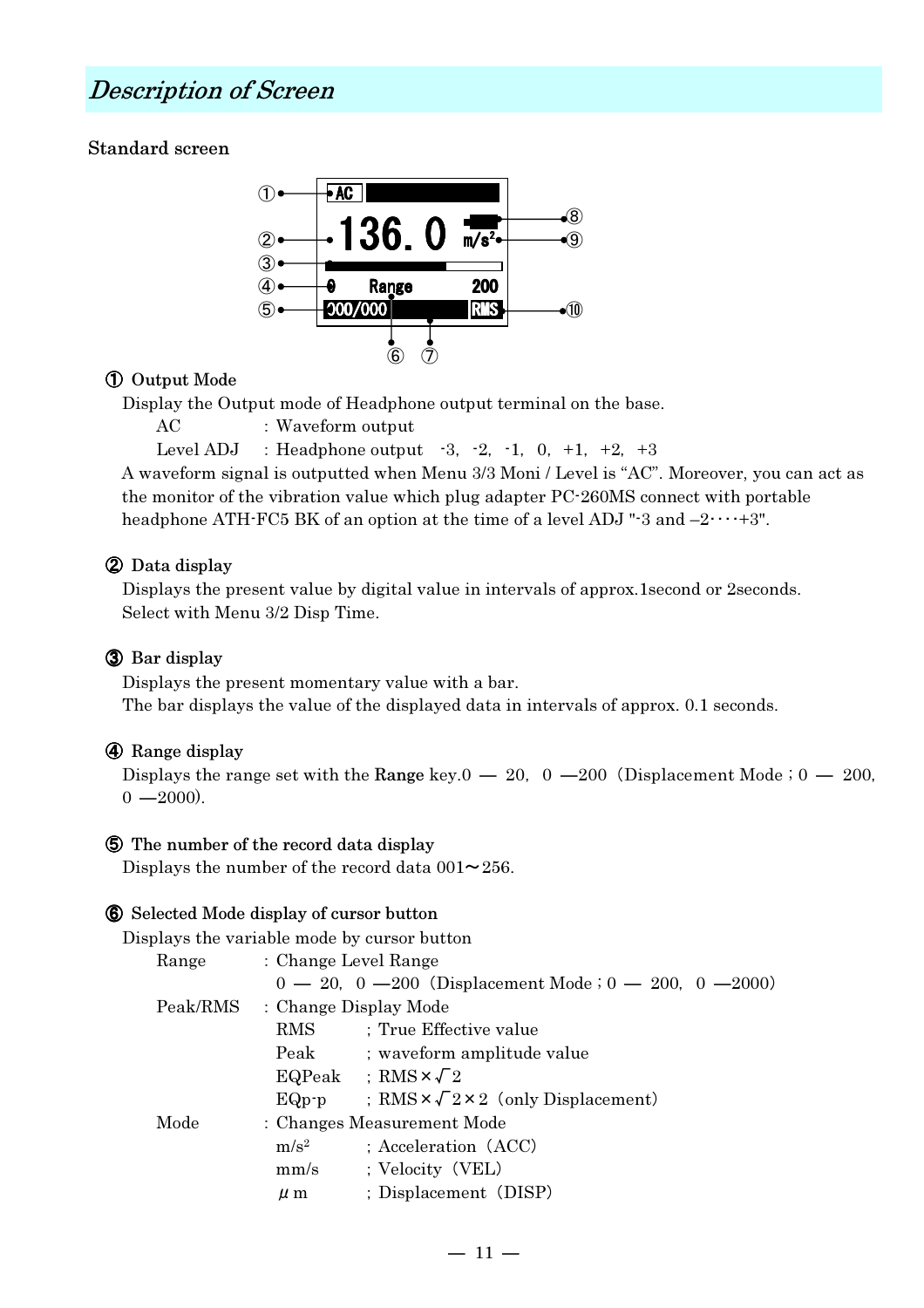# ⑦ Display of state

| no display | : Normal display     |                                                  |
|------------|----------------------|--------------------------------------------------|
| (y(x))     |                      | : Blinking Over display                          |
| Hold       | : Blinking Data save |                                                  |
| Memory     |                      | : Blinking Memory display mode                   |
| Save       |                      | : Blinking Turn off after selected cursor button |

#### ⑧ Display the condition of the batteries

Display the condition of the batteries. Reference to Battery installation P14  $\sim$  15.

# ⑨ Display Measurement Mode

Measurement Mode

| m/s <sup>2</sup> | : Acceleration (ACC)  |
|------------------|-----------------------|
| mm/s             | : Velocity (VEL)      |
| $\mu$ m          | : Displacement (DISP) |

# ⑩ Change Display Mode

| Peak/RMS : Change Display Mode |                                                      |
|--------------------------------|------------------------------------------------------|
| RMS                            | ; True Effective value                               |
| Peak                           | ; waveform amplitude value                           |
|                                | EQPeak ; RMS $\times \sqrt{2}$                       |
| $EQp-p$                        | : RMS $\times \sqrt{2} \times 2$ (only Displacement) |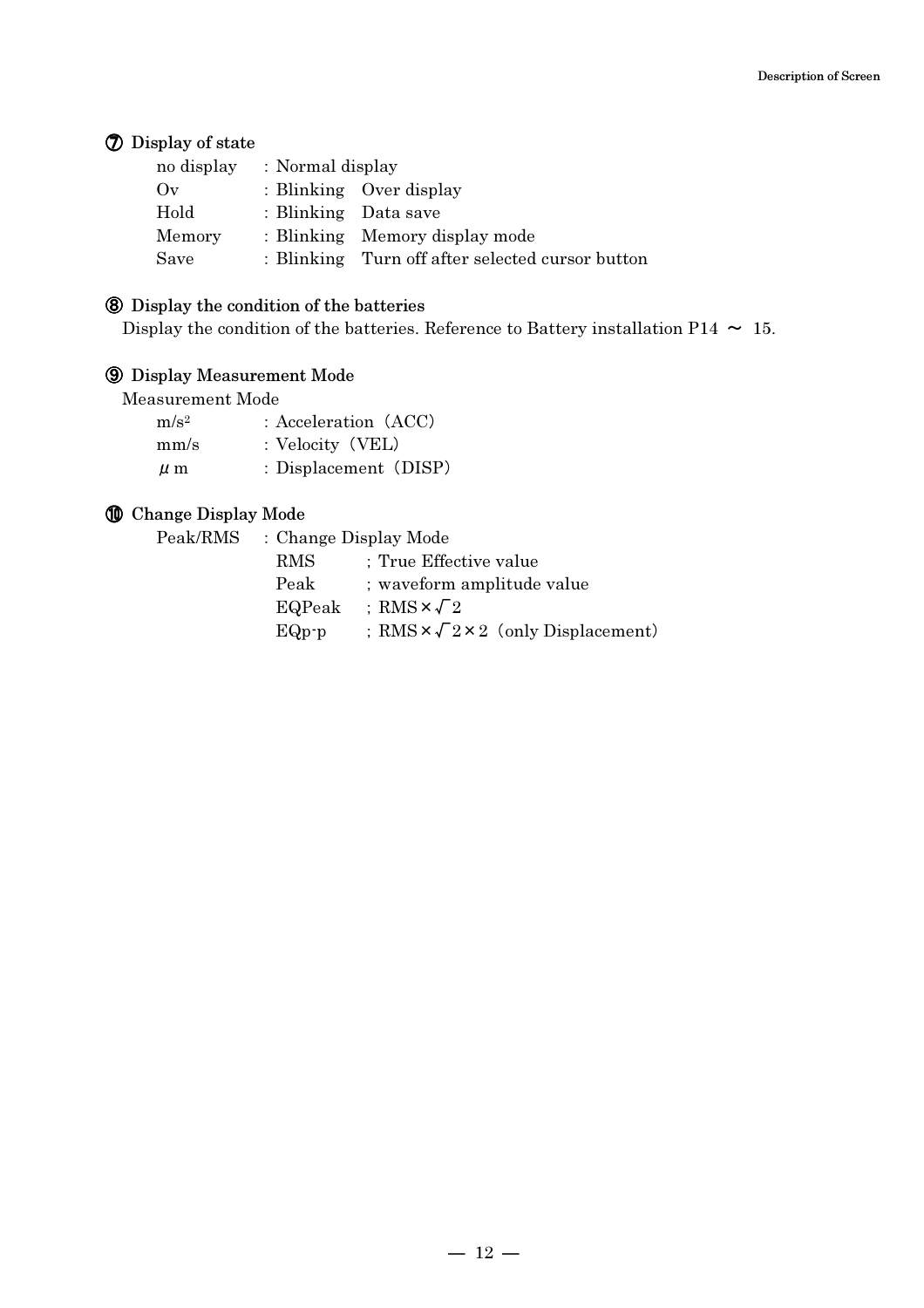# Menu screen

It pushes, when setting up measurement conditions. There are three Menu screens.

If it pushes 4 times, it will return to a standard screen.

\*\*\*\* is a setting value at the time of factory shipments.

| Menu 1/3 |                  |                                      |                                         |                                                                                                                        |
|----------|------------------|--------------------------------------|-----------------------------------------|------------------------------------------------------------------------------------------------------------------------|
|          |                  | <menu></menu>                        | 1/3                                     |                                                                                                                        |
|          |                  | <b>Meas</b>                          | :Manu                                   |                                                                                                                        |
|          |                  | 1/0<br>Date                          | $:$ OFF<br>100/00/00                    |                                                                                                                        |
|          |                  | Time                                 | :00:00:00                               |                                                                                                                        |
|          |                  |                                      |                                         |                                                                                                                        |
|          | <b>Meas</b>      | <b>: Manu</b>                        |                                         | : Measurement                                                                                                          |
|          |                  | Mem CIr                              |                                         | ; Memory data clearance                                                                                                |
|          |                  | Mem Call                             |                                         | ; Memory data call                                                                                                     |
|          | 1/0              | : 0F                                 |                                         | : Output OFF of the data is carried out to<br>an outer instrument.                                                     |
|          |                  | <b>Printer</b>                       |                                         | ; Output to a printer                                                                                                  |
|          |                  | <b>PC</b>                            |                                         | ; It data-outputs to a PC                                                                                              |
|          | Date             |                                      | $\frac{1}{2}2000 \diagup 01 \diagup 01$ | ; year∕month∕day                                                                                                       |
|          | Time             | 00:00:00                             |                                         | ; hour : minute : second                                                                                               |
| Menu 2/3 |                  |                                      |                                         |                                                                                                                        |
|          |                  | $\langle$ Menu $\rangle$             | 2/3                                     |                                                                                                                        |
|          |                  | Range                                | : 20                                    |                                                                                                                        |
|          |                  | <b>Mode</b>                          | : $m/s^2$                               |                                                                                                                        |
|          |                  | Filter                               | $:$ OFF                                 |                                                                                                                        |
|          |                  | Conv<br>Disp Time :1s                | :EQPK                                   |                                                                                                                        |
|          |                  |                                      |                                         |                                                                                                                        |
|          | Range            |                                      |                                         | : 200, $\Omega$ (In the case of displacement 2000, 200)                                                                |
|          | <b>Mode</b>      | $\mathsf{H} \mathsf{m}/\mathsf{s}^2$ |                                         | (Acceleration), $mn/s$ (Velocity), $\mu$ m (Displacement)                                                              |
|          |                  |                                      | (A Filter also interlocks)              |                                                                                                                        |
|          | Filter           |                                      |                                         | <b>011</b> (Acceleration), <b>1kHz</b> (Velocity), <b>300Hz</b> (Displacement)<br>(An independent setup is impossible) |
|          | Conv             |                                      |                                         | <b>RMS, EQPP</b> (EQp-p Only displacement) $\boxed{CPN}$ (EQPeak), <b>PEAK</b>                                         |
|          | Disp Time        | 1s                                   |                                         | ; Indication period(Data display) display it every 1 second                                                            |
|          |                  | 2s                                   |                                         | ; Indication period(Data display) display it every 2 seconds                                                           |
|          |                  |                                      |                                         |                                                                                                                        |
| Menu 3/3 |                  | $\langle$ Menu $\rangle$             | 3/3                                     |                                                                                                                        |
|          |                  | Moni/Level                           | : AC                                    |                                                                                                                        |
|          |                  | AutoPwr0ff                           | $:$ OFF                                 |                                                                                                                        |
|          |                  | LCD cont                             | : $\ast$                                |                                                                                                                        |
|          |                  | <b>Baud rate</b>                     | :9600                                   |                                                                                                                        |
|          |                  |                                      |                                         |                                                                                                                        |
|          | Moni/Level       | : AC                                 |                                         | ; Waveform output                                                                                                      |
|          |                  | Level ADJ                            |                                         | ; Portable headphone output                                                                                            |
|          |                  |                                      |                                         | $-3, -2, -1, 0, +1, +2, +3$                                                                                            |
|          | AutoPwr0ff       | a OFF                                |                                         | ; Continuation operation                                                                                               |
|          |                  | ON                                   |                                         | ; Power is turned off after about 1 minite.                                                                            |
|          | LCD cont         | $\bullet$                            |                                         | ; LCD contrast adjustment<br>$\cdot$ $\cdot$ thin<br>$\ast$                                                            |
|          |                  |                                      |                                         | $***$ * * * · · deep                                                                                                   |
|          | <b>Baud rate</b> |                                      |                                         | : 4800, 9600, 19200 baud rate setup                                                                                    |
|          |                  |                                      | $-13 -$                                 |                                                                                                                        |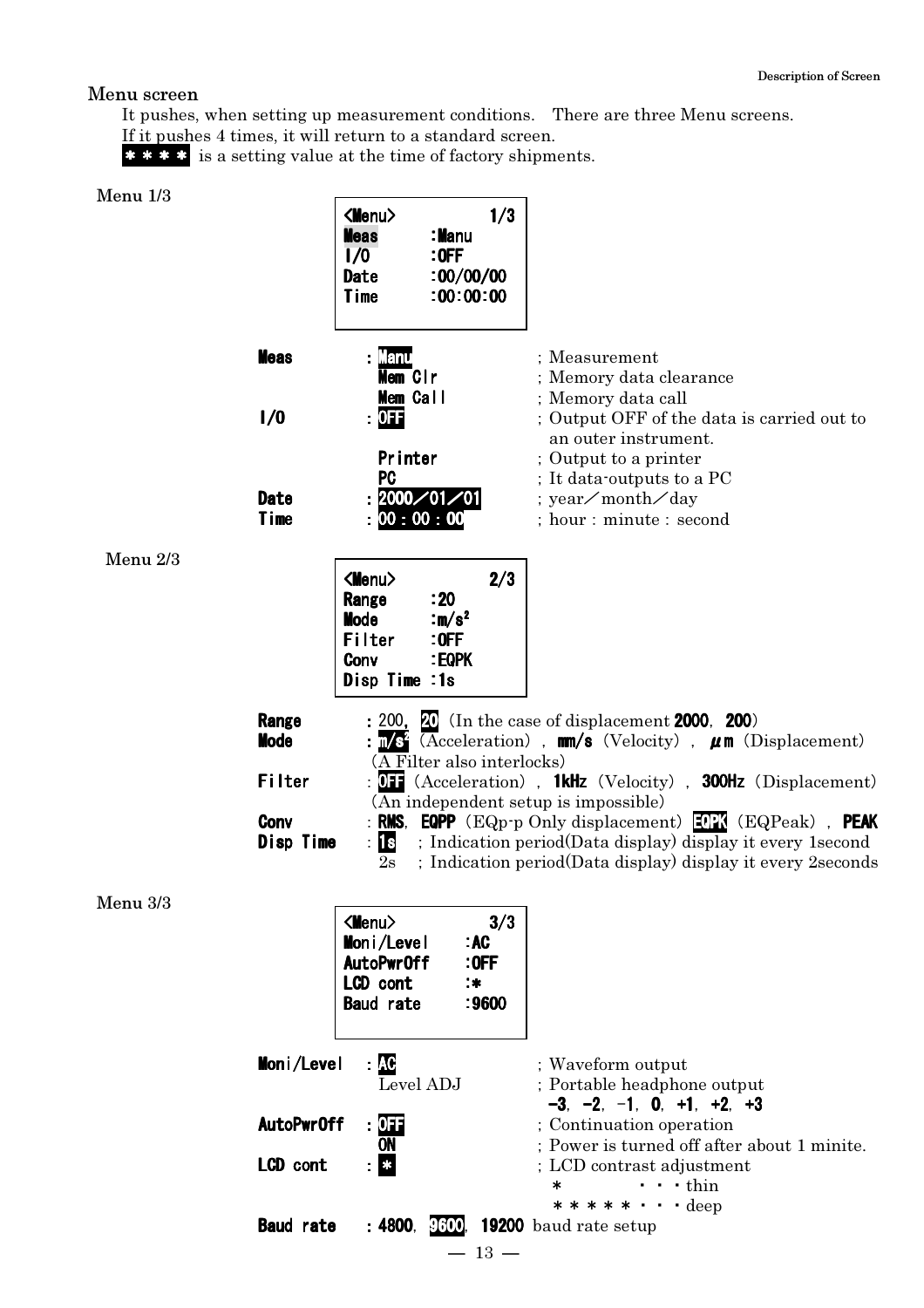# Preparation

The required matter is indicated before beginning measurement.

# Please do at a position of power switch is off at the time of set the battery and connection cords.

#### Power

It operates by two alkaline dry cells type LR03 or AC adapter AC-1046 (option).

### Battery installation

When the unit is in operation, turn off the power by pressing the **Power** switch.

1) Slide the battery cover of the back to the lower direction while pressing down on the cover.



3)Insert two AAA dry cell batteries in the direction indicated in the battery case and close the battery cover.



The battery life is changed by environment to be used.

It is possible to continuation use for about 12hours in case of two alkali dry cells AAA.

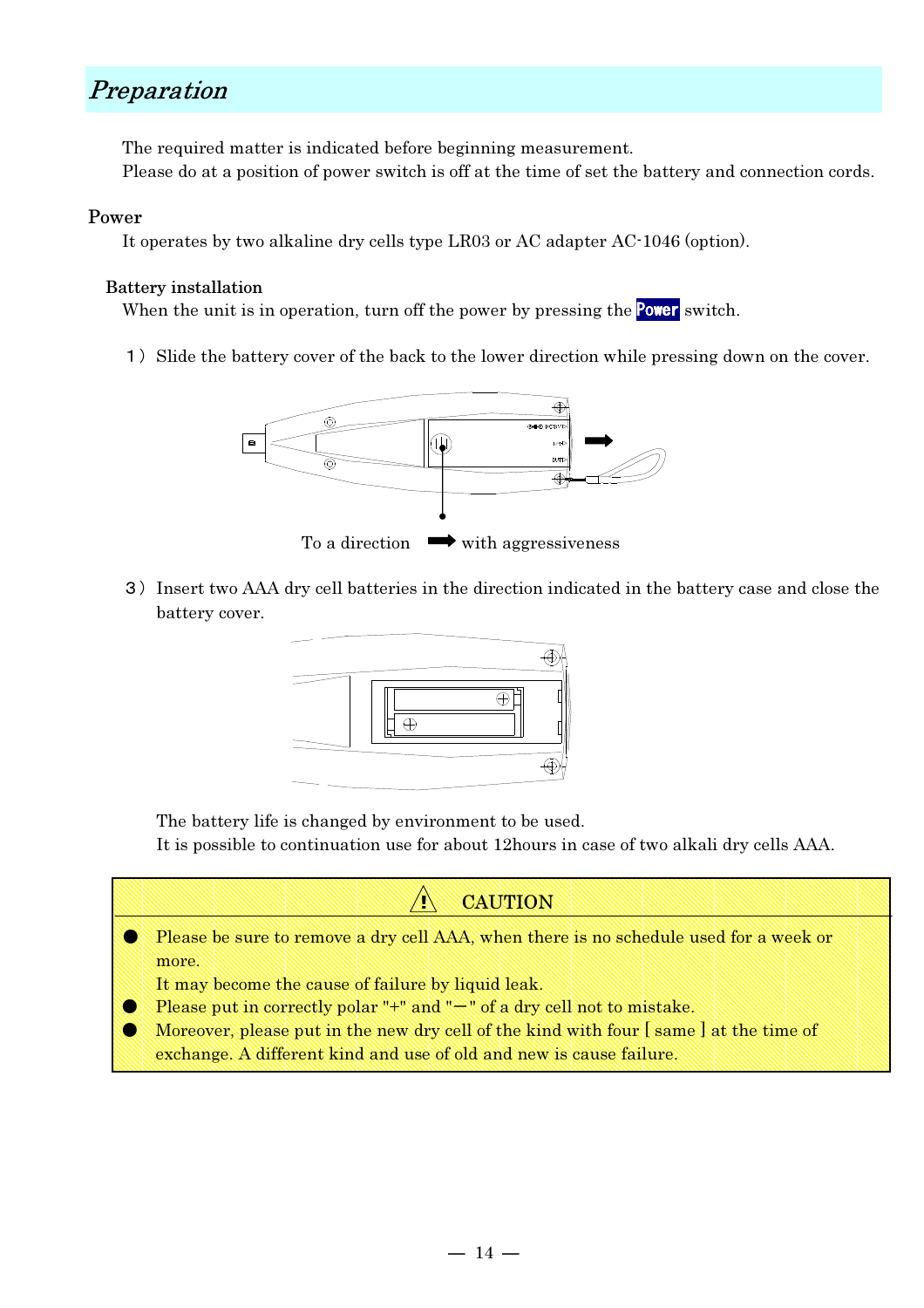3) Long-press the **Power** button for 1 sec or more.



The indicator is shown battery remaining capacity on the upper right of a display screen.



The following displays tell you the condition of the batteries.



Replace batteries

When LCD display tells low battery, install new batteries. For long-term measurement, install new batteries in advance.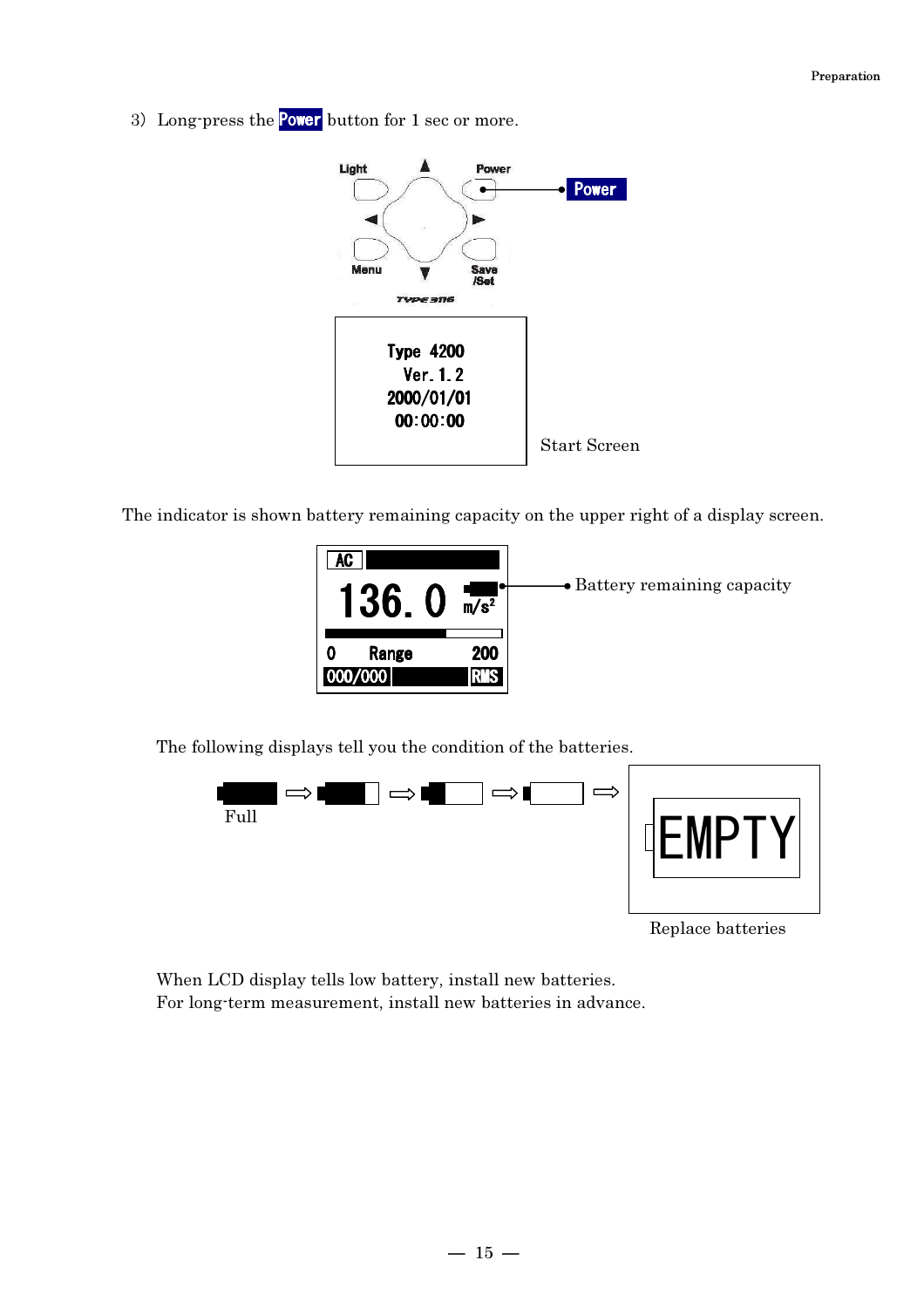### Connection of a connection code

1) When the unit is in operation, turn off the power by pressing the **Power** switch.

Acceleration pickup MODEL 7812B and Compact size vibration meter MODEL4200 are connected

by curl cable as shown in the following figure.

2) The BNC connector of a curl cable is connected to the input terminal of a main part. Mark( $\leftrightarrow$ ) of the BNC connector(a input terminal) projection portion by the side of a main body and the BNC connector of a curl cable is united, and it pushes in straightly. It draws out straightly at the time of removal.



3) Accelerometer connect to Connector of F TYPE.

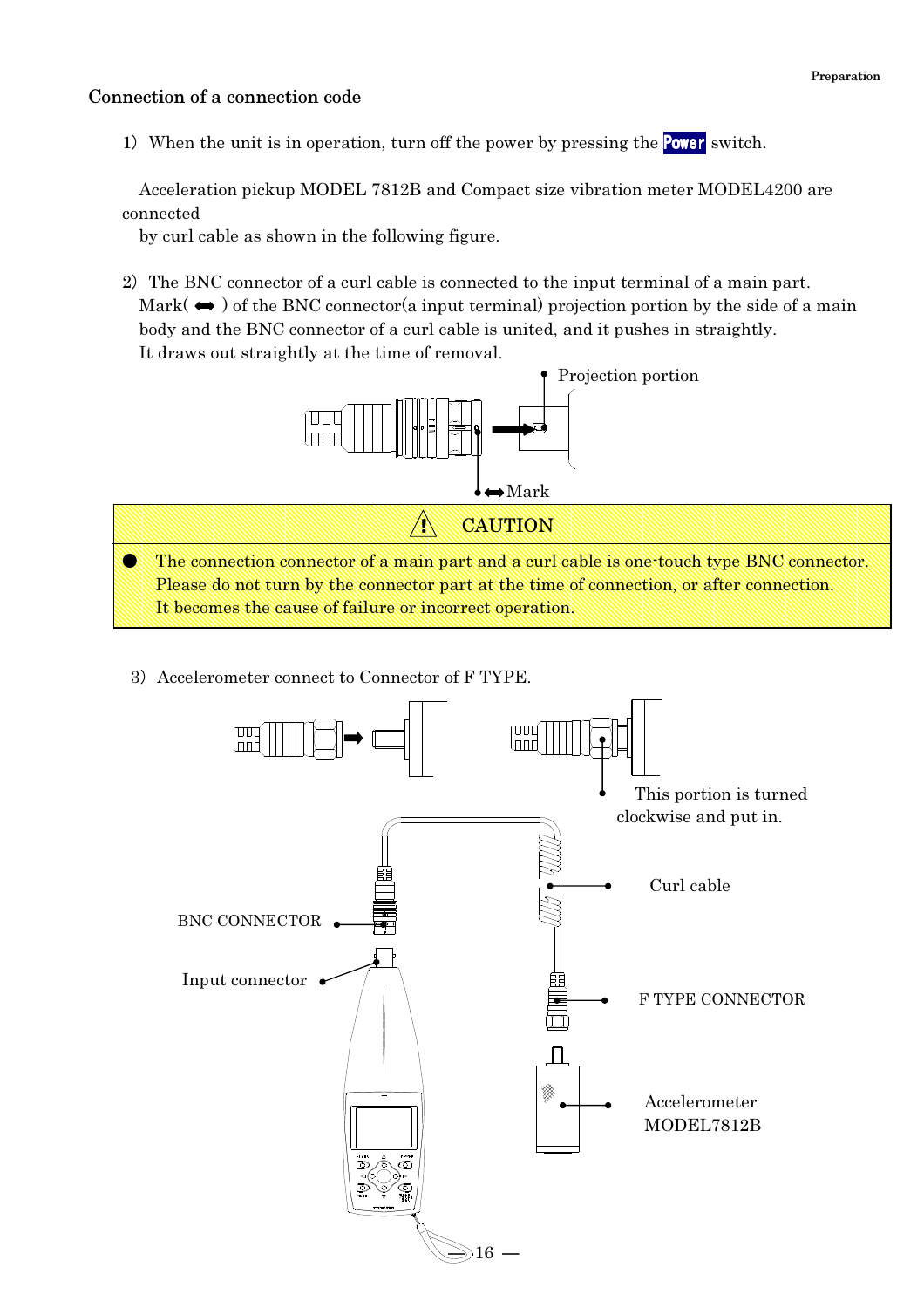### Attachment of an acceleration pickup

 There are some methods of attachment to the measurement subject of Accelerometer. Contact resonance frequency \* changes with the attachment methods of an Accelerometer sharply.

Please perform suitable attachment in consideration of the advantage and fault of each attachment method

\*Contact resonant frequency and the high region characteristic

If an Accelerometer is attached in a measurement subject, one vibration system will be formed and the peculiar resonance frequency of the system will be decided. This is called contact resonance frequency.

Contact resonant frequency is boiled variously and changes with the fixed method of Accelerometer and measurement subject, or contact states.

A lower figure shows change of the high region characteristic by the attachment method. Therefore, the suitable attachment method of Accelerometer is chosen, and in order to remove the influence of Contact resonant frequency further, it is necessary to choose the frequency range.

]:

An example of change that high frequency response by the Accelerometer attachment method is shown below.

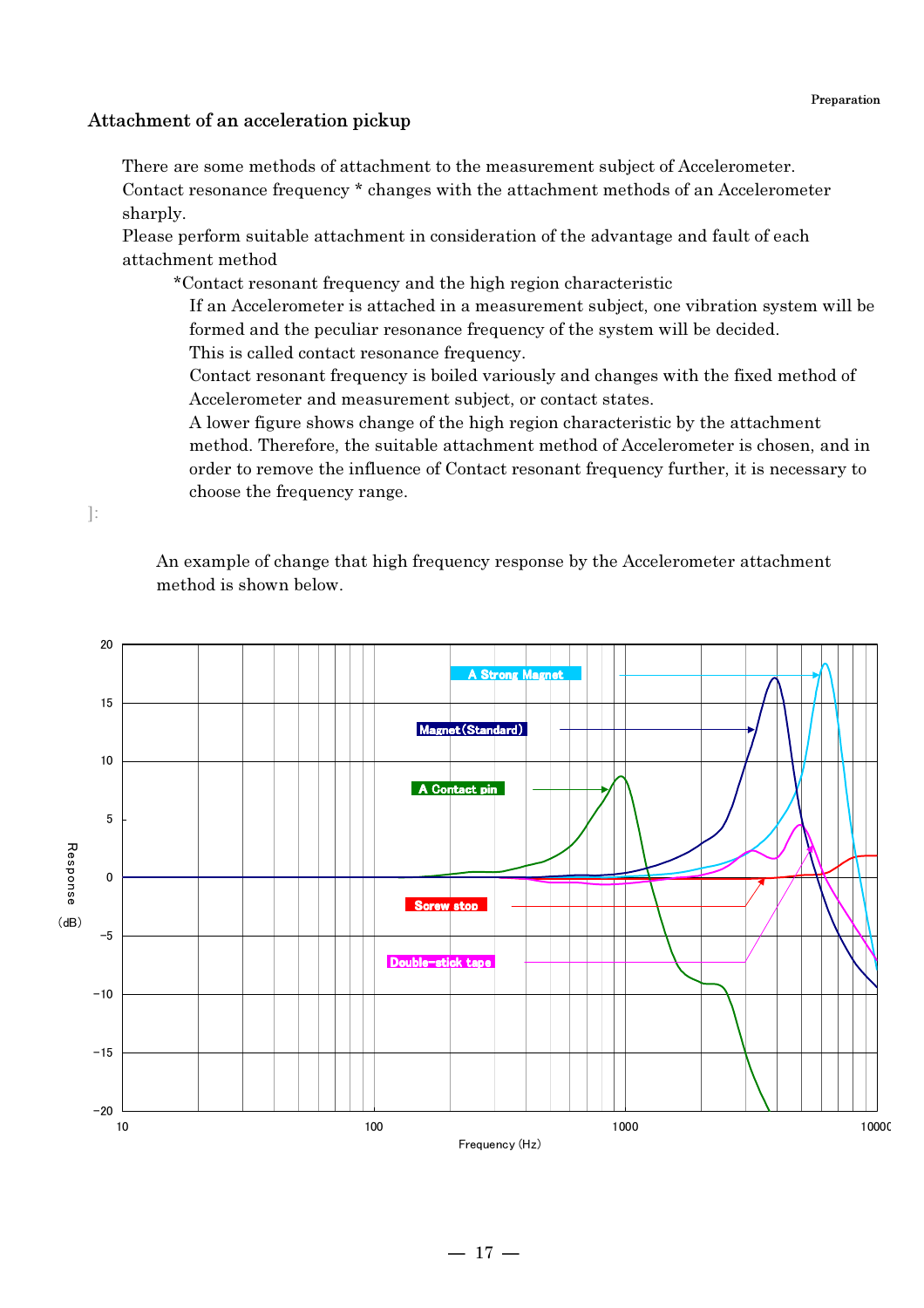# Fixation with a screw

The usage which fixes an acceleration pickup with a screw is the most fundamental method, and its oscillation characteristic is the best



Please make 0.4a-1.6a to the surface of an attachment side.

Please fasten the bolting torque with an Accelerometer, an attachment screw, and a measurement subject by 1 - 1.5 N-m. Accelerometer is a product made from an aluminum alloy. Please apply a thin of silicon grease to the screw parts and you can mount smoothly.

# Fixation with a Magnet

Although a magnet can be used when the measurement subject is made of the metal which sticks to a magnet, since contact resonant frequency falls, it is restricted to measurement for middle and low frequency.



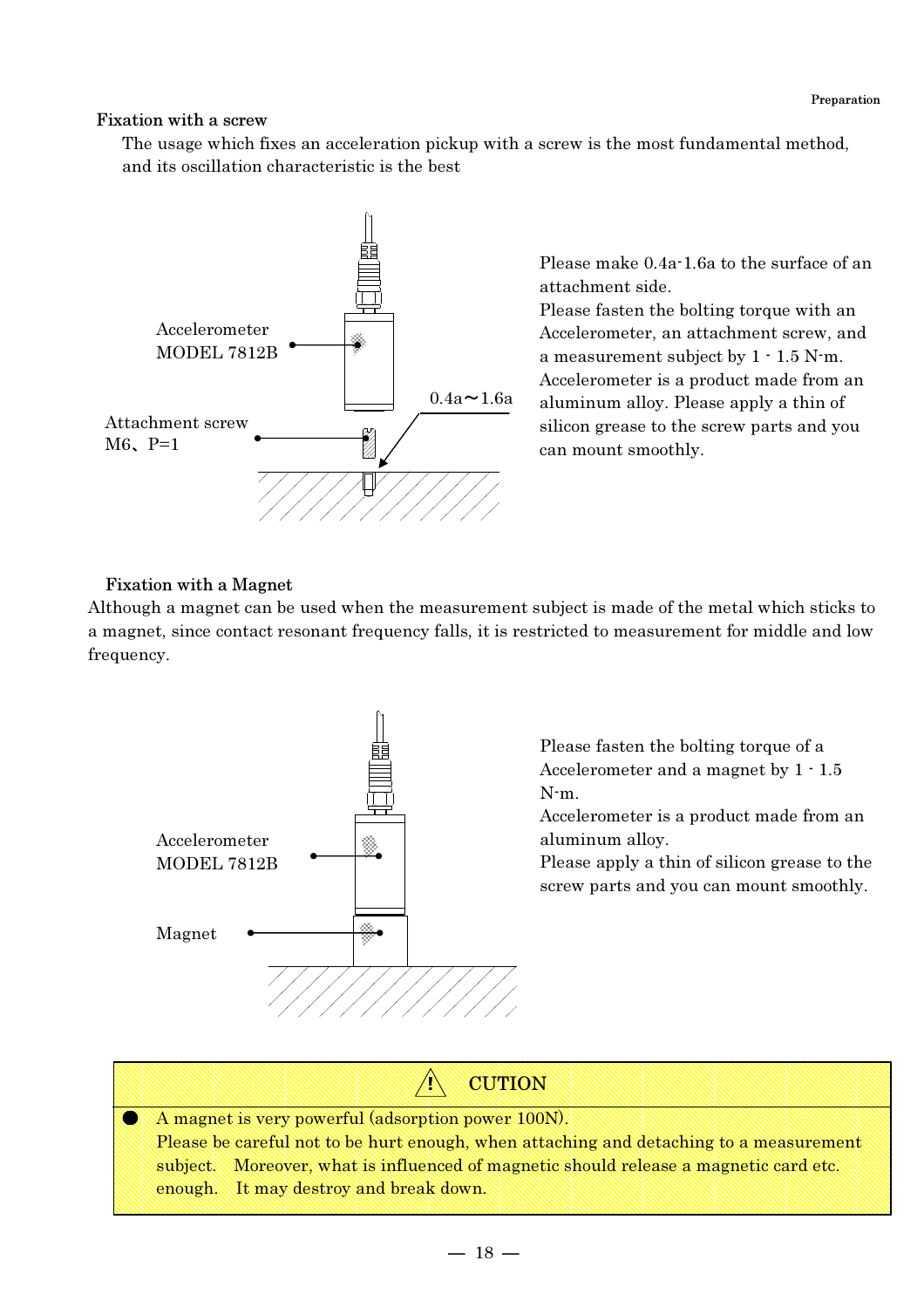Preparation

#### Forcing by the contact pin

Measure in the place of an unfixable narrow place or a thin pipe where does not have sufficient contact surface product using a contact pin.

Although it is the easiest method, 500 or more Vibration measurement cannot be performed because Contact Resonant Frequency falls very much,



#### Fixation a double-sided tape

When Vibration frequency is low, and amplitude is small, it can fix with double-sided adhesive tape.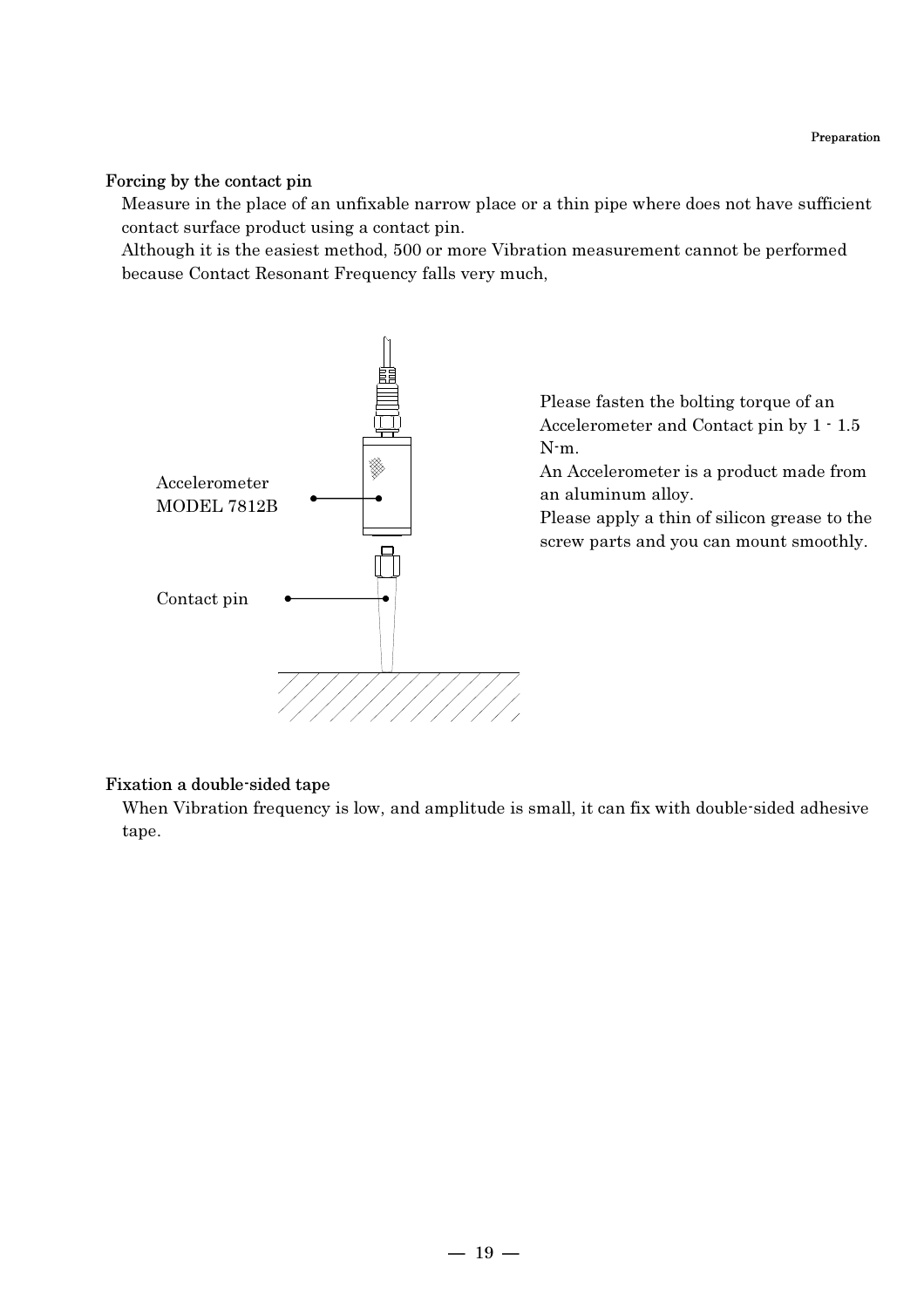# Setting

#### Setting mode

Whenever it pushes a Menu button, standard screen (measurement screen)  $\rightarrow$  MENU 1/3  $\rightarrow$ **MENU 2/3**  $\rightarrow$  **MENU 3/3**  $\rightarrow$  standard screen (measurement screen) it changes.



### Calendar adjustment

To adjust the calendar (time), operate as follows.

You can adjust calendar in the [Menu] mode in the same way as LCD adjustment.

| $<$ Menu $>$ | 1/3       |                 |
|--------------|-----------|-----------------|
| <b>Meas</b>  | : Manu    |                 |
| 1/0          | $:$ OFF   |                 |
| Date         | :00/00/00 | Date adjustment |
| Time         | :00:00:00 | Time adjustment |
|              |           |                 |

#### 【Calendar adjustment】

- 1) When you press the **Menu** button the following screen **Kenu 1/3>** appears.
- 2) Select Date with Cursor button  $\blacktriangledown$ , then move the cursor rightward with cursor button  $\blacktriangleright$ .

| $\langle$ Menu $\rangle$ | 1/3       |
|--------------------------|-----------|
| <b>Meas</b>              | : Manu    |
| 1/0                      | :0FF      |
| Date                     | :00/00/00 |
| Time                     | :00:00:00 |
|                          |           |

3) Set the year/month/day with cursor button and select numerical value with cursor button **AV**, then press **Save/Set** button to save the setting.

After pressing **Save/Set** button, the cursor moves to leftward.

4) If you want to go back to the measurement mode, pressing it three times returns to the Menu button.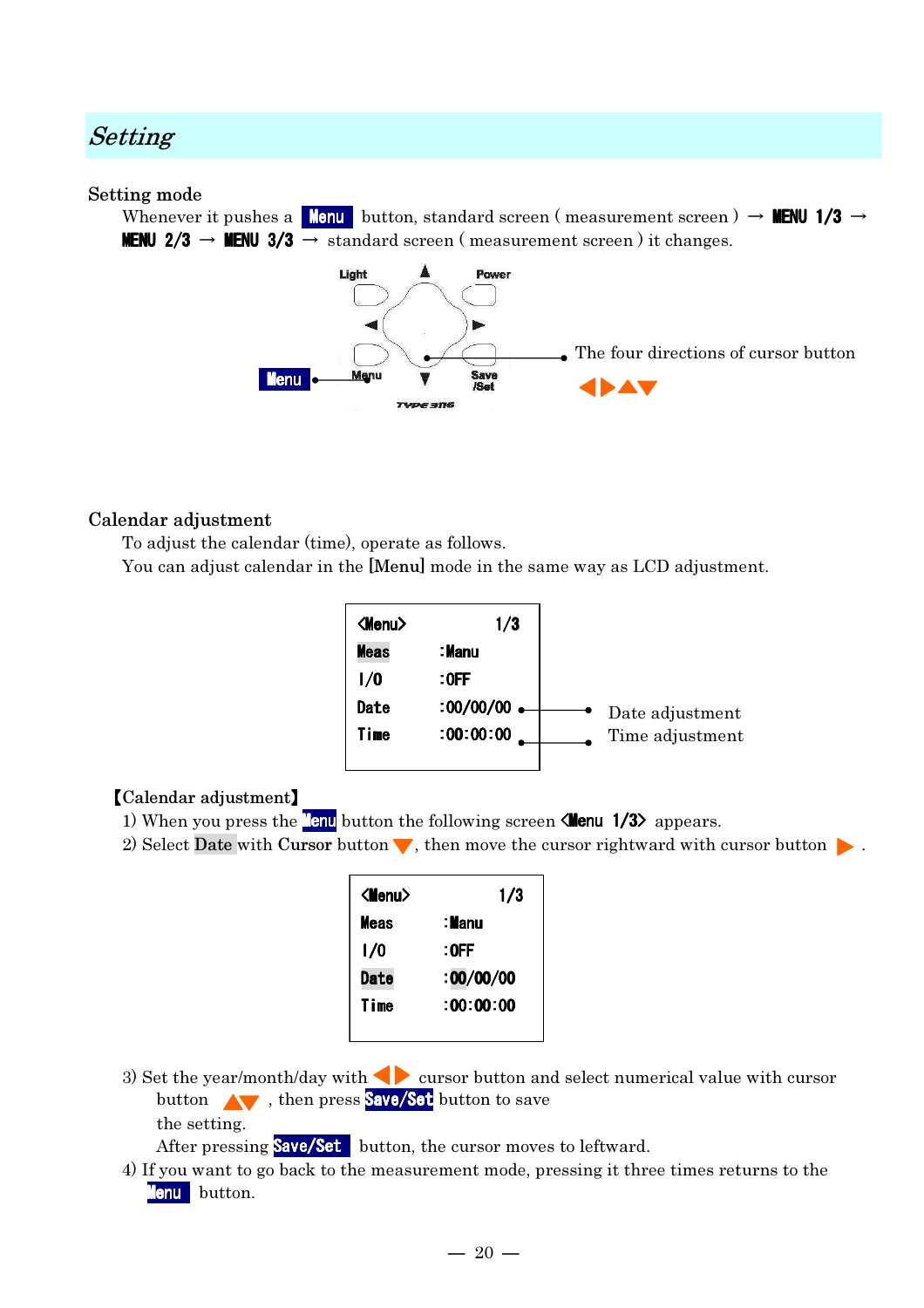Setting

#### 【Time adjustment】

1) When you press the **Menu** button the following screen appears.

2) Select time with Cursor button  $\blacktriangledown$ , then move the cursor rightward with cursor button  $\blacktriangleright$ .

| $\langle$ Menu $\rangle$ | 1/3       |
|--------------------------|-----------|
| <b>Meas</b>              | : Manu    |
| 1/0                      | :OFF      |
| Date                     | 100/00/00 |
| Time                     | :00:00:00 |
|                          |           |

3) Set the hour : minute : second with cursor button  $\langle \rangle$ , then press **Save/Set** button to save the setting.

After pressing **Save/Set** button, the cursor moves leftward.

4)If you want to go back to the measurement mode, pressing it three times returns to the Menu button.

#### LCD contrast adjustment

You can adjust LCD contrast, when the batteries were low, or when the new batteries were installed. The procedure is as follows.



- 1) When you press the **Menu** button three to return to the following screen appears.
- 2) Select LCD cont with Cursor button  $\blacktriangledown$ , then move the cursor rightward with cursor button.

3) Adjust the LCD contrast with cursor button  $\wedge\cdots$ , then press **Save/Set** button to save the setting.

After pressing Save/Set button, the cursor moves to leftward.

4) Press the **Menu** button one to return to the measurement screen.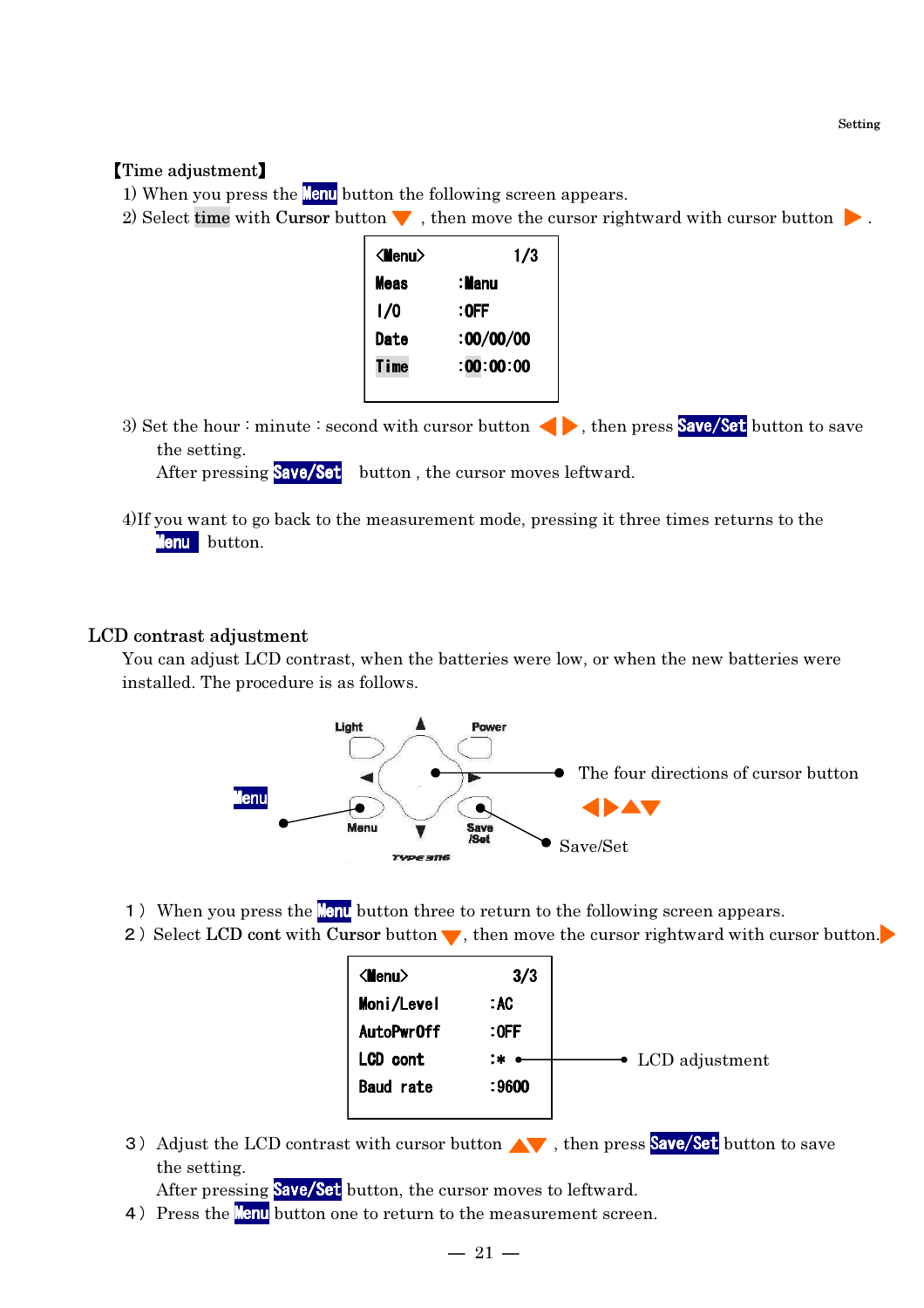# Measurement

# Power ON

 1) Long-press the Power button for 1 sec or more. Immediately after the power goes on, the following screen is displayed:

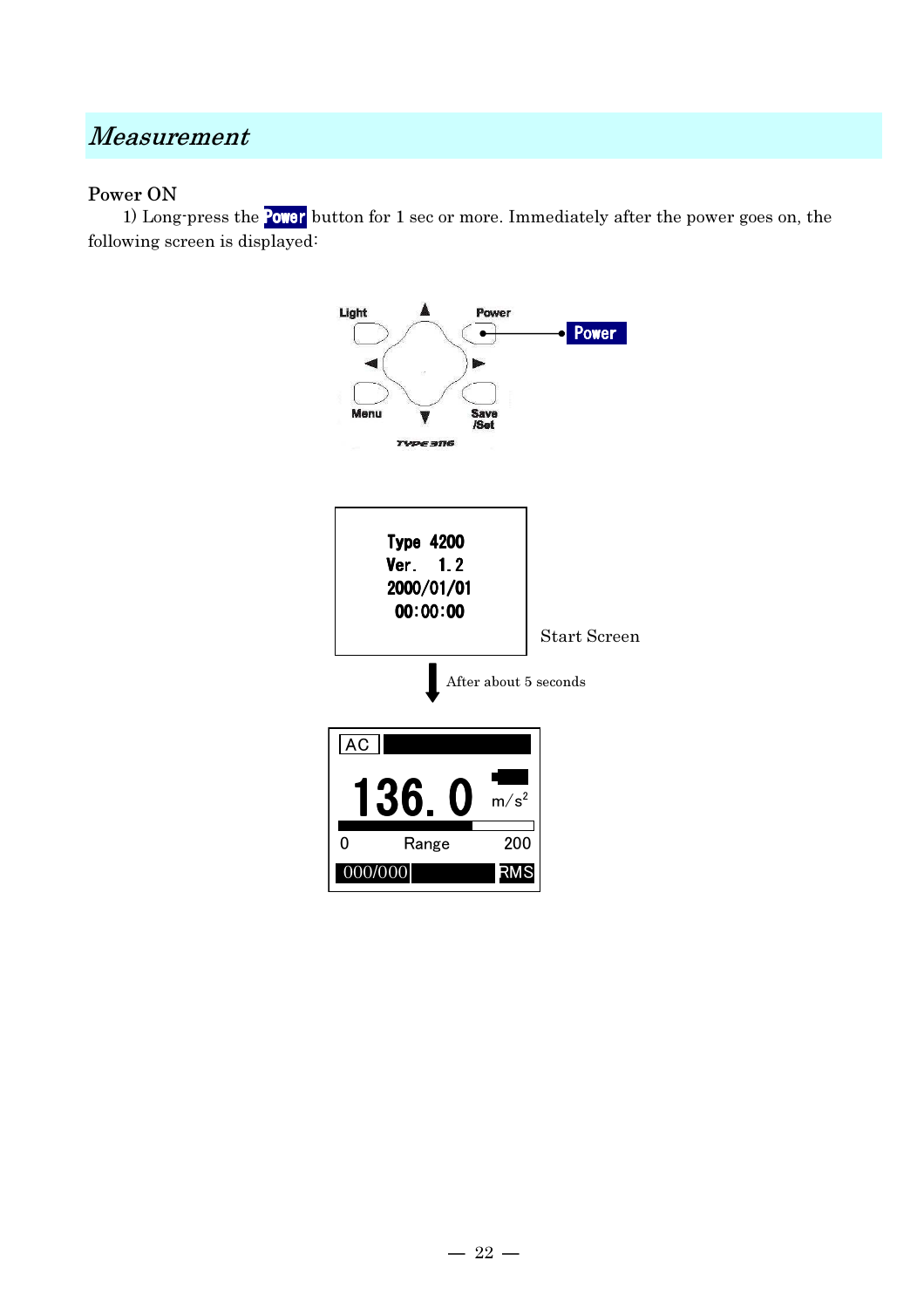### Measurement of acceleration (ACC)

Just after power supply on, it starts with the acceleration measurement mode mentioned above. The current value is displayed in digital form at an interval of 2 sec and a bar at an interval of 0.1 seconds.



$$
(\text{It changes} : \text{m/s}^2 \to \text{mm/s} \to \mu \text{m} \to \text{m/s}^2 \to \text{mm/s})
$$

- < Change of the Measurement Range >
- 1) Select the command with cursor button  $\bullet$  again, the Range change to Mode.
- 2) Operated so that a level may become a legible value with cursor button  $\triangle$ . (Number on the right of a bar It change with  $200 \rightarrow 20 \rightarrow 200$ .) Since [OV] (Overload) is displayed when a value is large, a range is adjusted.
- < Change of the Detector >
- 1) When you want to change the mode and measure, (RMS/PEAK), display the "Peak/RMS" by the command selection cursor button  $\bullet$ , and changes by the cursor button  $\bullet$ . Whenever it pushes, the mode changes with RMS  $\rightarrow$  Peak  $\rightarrow$  EQPeak  $\rightarrow$  RMS.
- 2) It is pressing cursor button  $\blacktriangledown$  and display can be Hold(ed) to fix a display value. A key is pressed again to acquire the value again.

# Measurement the velocity (VEL)

The current value is displayed in digital form at an interval of 2 sec and a bar at an interval of 0.1 seconds.

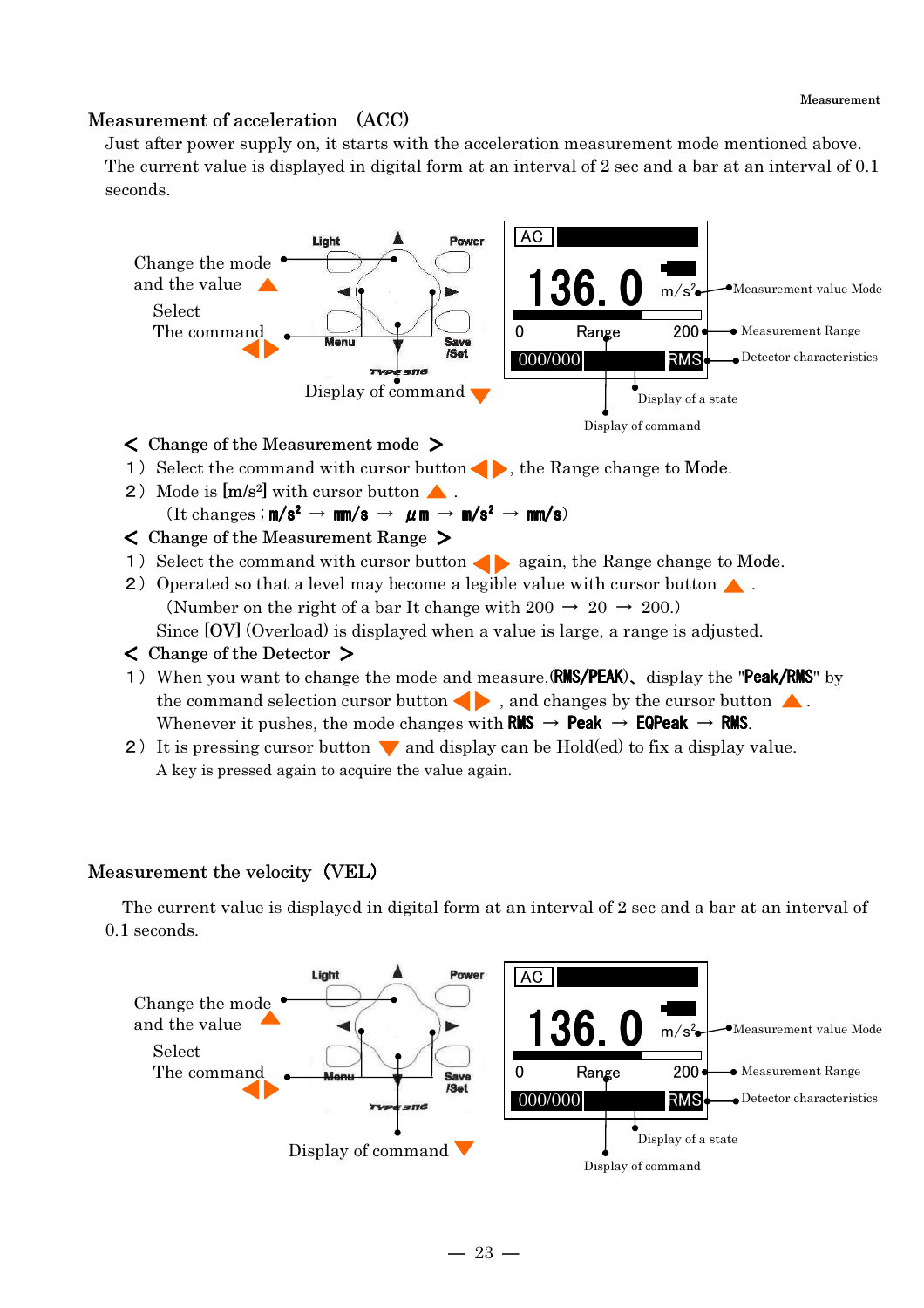Measurement

#### $<$  Change the measurement mode  $>$

- 1) Select the command with cursor button  $\bullet$ , he Range change to Mode.
- 2) Mode is  $mm/s$  with cursor button  $\triangle$ .

# $(m/s^2 \rightarrow mm/s \rightarrow \mu m \rightarrow m/s^2 \rightarrow mm/s)$

The operation method of a measurement range and display mode data recording is the same as acceleration (ACC).

# Measurement the Displacement (DISP)

The current value is displayed in digital form at an interval of 2 sec and a bar at an interval of 0.1 seconds.



### $\leq$  Change the measurement mode  $>$

- 1) Select the command with cursor button  $\blacklozenge$ , the Range change to Mode.
- 2) Mode is  $\mu \mathbf{m}$  with cursor button  $\blacktriangle$ .

 $(m/s^2 \rightarrow mm/s \rightarrow \mu m \rightarrow m/s^2 \rightarrow mm/s)$ 

The operation method of a measurement range and display mode data recording is the same as acceleration (ACC).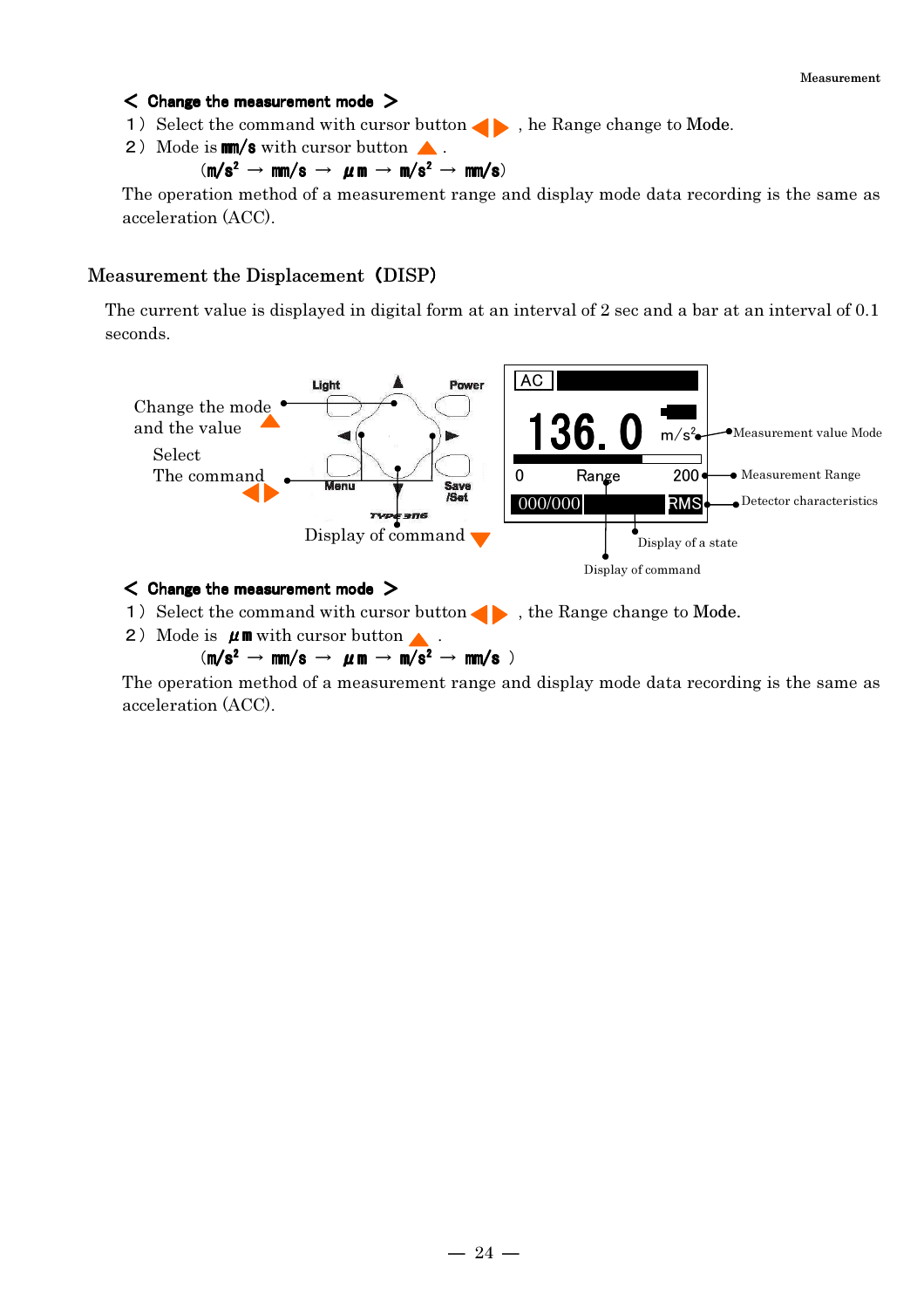#### Data Recording

It is inputting **Save/Set** and can record at any time to record data.



- 1) Push the Save/Set blinks Save.
- 2) Select the recording number with cursor button  $\blacktriangle$ .

#### 016/016

 Total data The recording number

3) It will be recorded if **Save/Set** is pushed again (a Save display disappears). If Save/Set is pushed continuously, it will be recorded on the newest number. Movement with cursor button  $\blacktriangle$  is restricted to a number [ finishing / record ].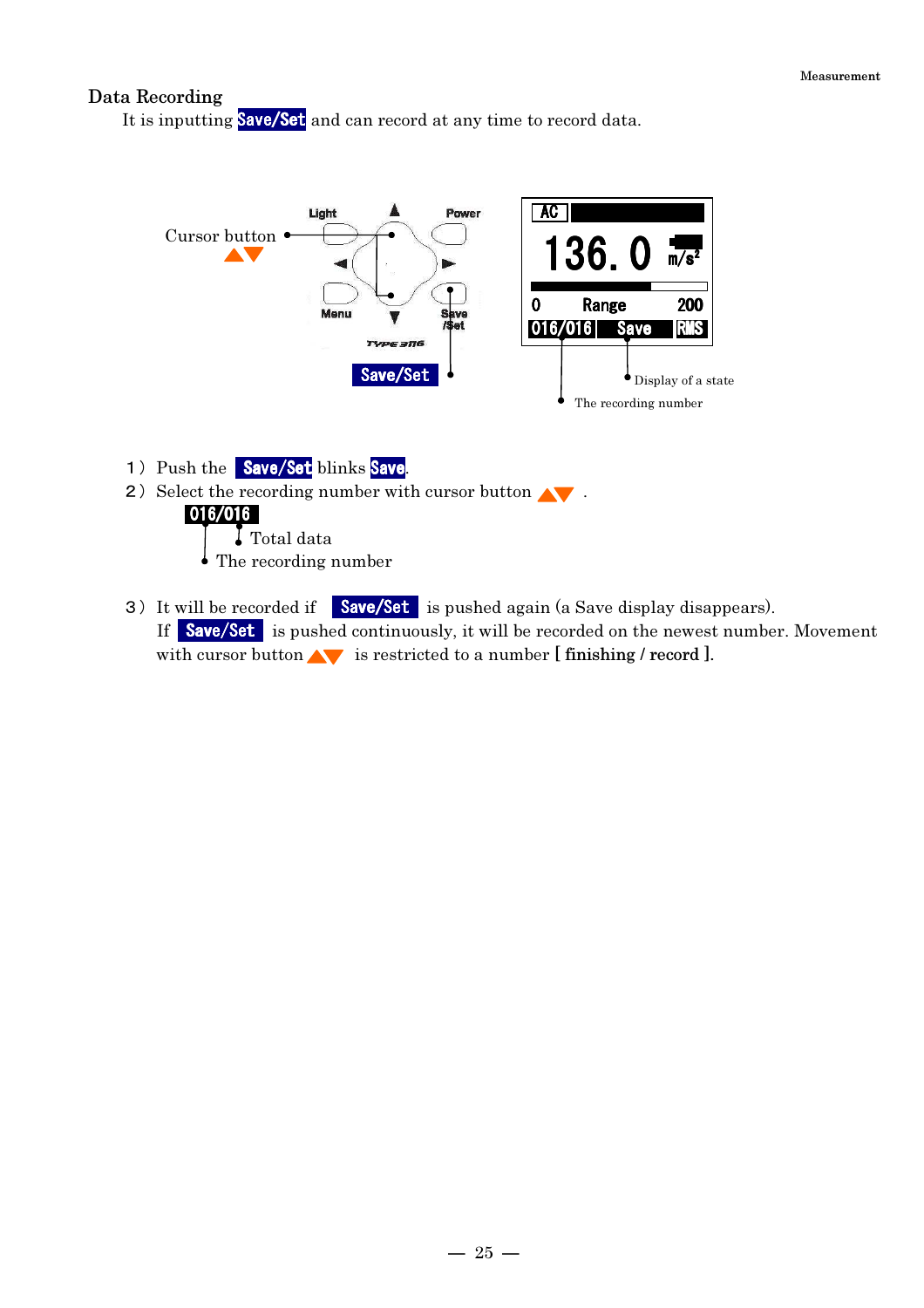#### Data call

You can see the recorded data with Meas of Menu 1/3 is set to Mem Call.



1) When you press the **Menu** button the following screen appears.

2) Select Meas with Cursor button  $\blacktriangledown$ , then move the cursor rightward with cursor button  $\blacktriangleright$ .

| 1/3       | <menu></menu> |
|-----------|---------------|
| :Manu     | <b>Meas</b>   |
| $:$ OFF   | l/0           |
| 100/00/00 | Date          |
| :00:00:00 | Time          |
|           |               |

- 3) Set the **Mem Call** with cursor button  $\wedge\cdots\wedge\cdots$ , then press **Save/Set** button to save the setting. After pressing **Save/Set** button, the cursor moves leftward.
- 4)If you want to go back to the measurement mode, pressing it three times returns to the Menu button.
- 5) If you select a Recoding Number with cursor button  $\blacktriangle\blacktriangledown$ , a data display.
	- 013/016
		- Total data
		- The recording number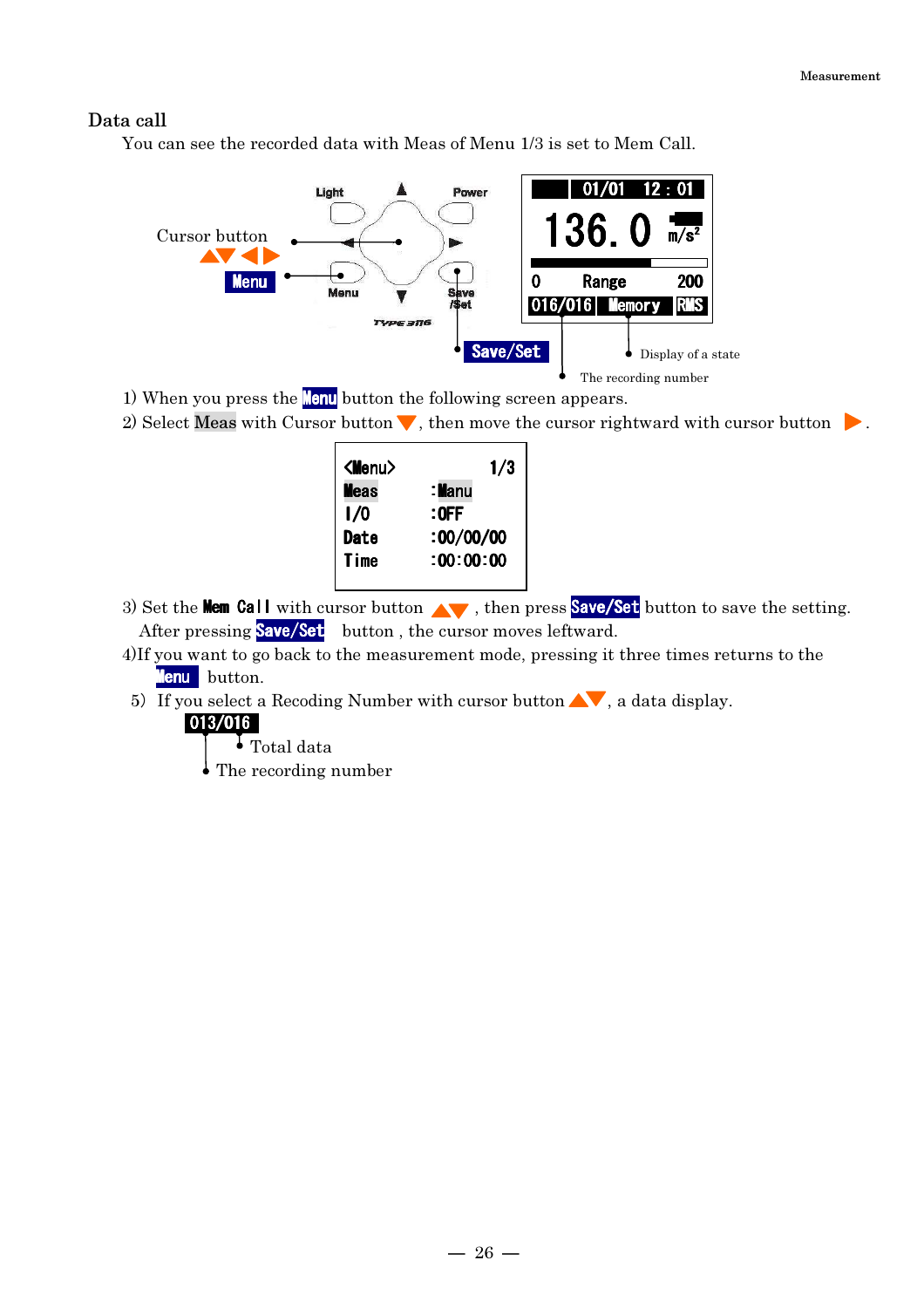Measurement

### Data deletion

You can see the recorded data with Meas of Menu 1/3 is set to Mem Clr.



1) When you press the **Menu** button the following screen appears.

2) Select Meas with Cursor button  $\blacktriangledown$ , then move the cursor rightward with cursor button  $\blacktriangleright$ .

| <menu></menu> | 1/3       |
|---------------|-----------|
| <b>Meas</b>   | :Men Clr  |
| 1/0           | $:$ OFF   |
| Date          | 100/00/00 |
| Time          | :00:00:00 |

3) Set the **Mem CIr** with cursor button  $\Delta$ , then press **Save/Set** button to save the setting.

| Clear        |
|--------------|
| Save/Set Key |
| הו<br>m      |

- 4) It delete the data with Save/Set.
- 5) If you want to go back to the measurement mode, pressing it three times returns to the Menu button.
- 6) The recording number / Total data becomes  $000/000$

#### 000/000

Total data

The recording number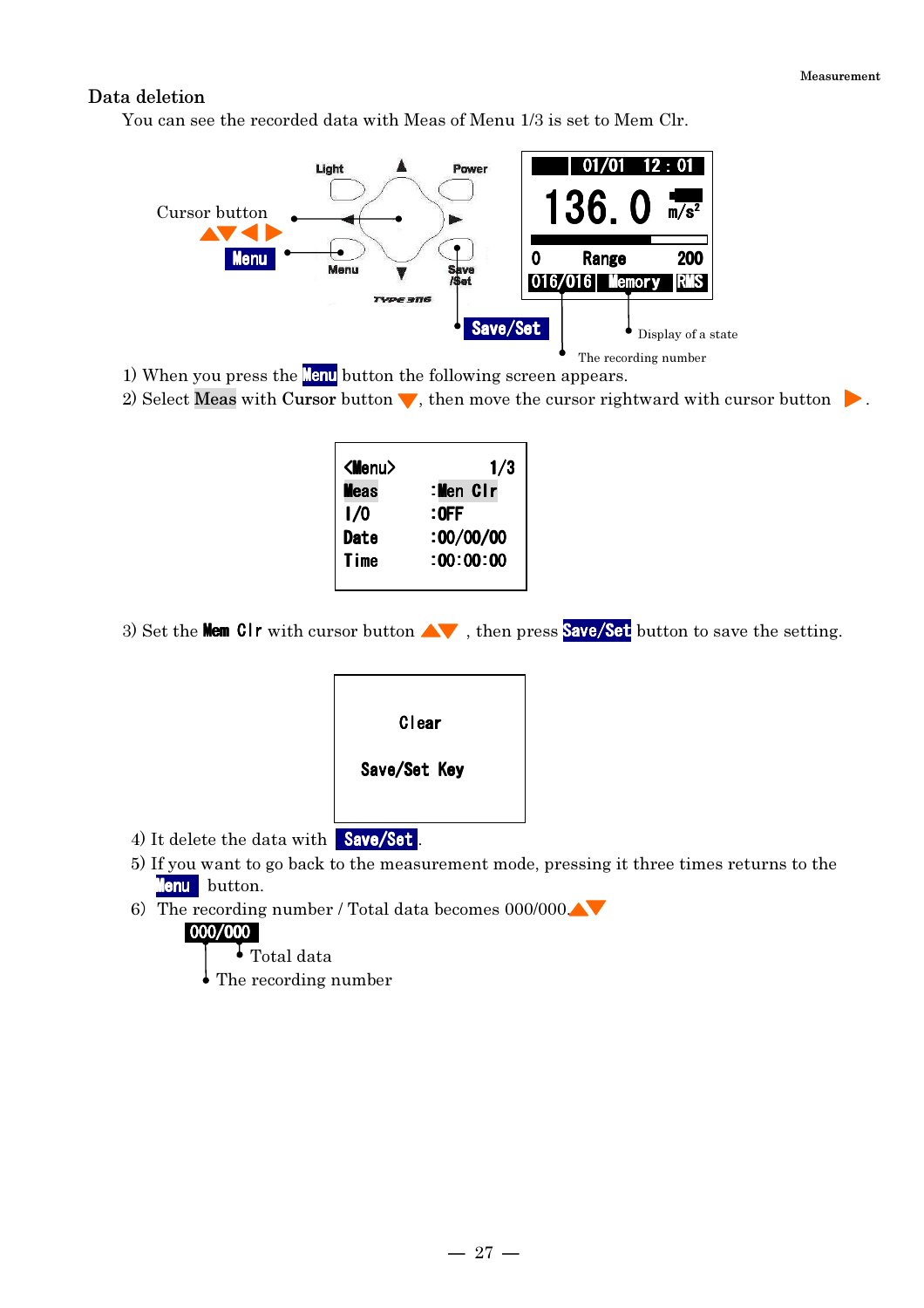### Output signal

Using AC / Portable headphone output terminal which is the bottom of a main part can observation and record output signal.



A waveform signal is output when Menu 3/3 Moni/Level is AC.



- 1) When you press the **Menu** button the following screen appears.
- 2) Select **Moni/Level** with Cursor button  $\blacktriangledown$ , then move the cursor rightward with cursor button .



- 3) Set the **AC** with cursor button  $\Delta\mathbf{V}$ , then press **Save/Set** button to save the setting. After pressing **Save/Set** button, the cursor moves leftward.
- 4) If you want to go back to the measurement mode, pressing it a time returns to the Menu button.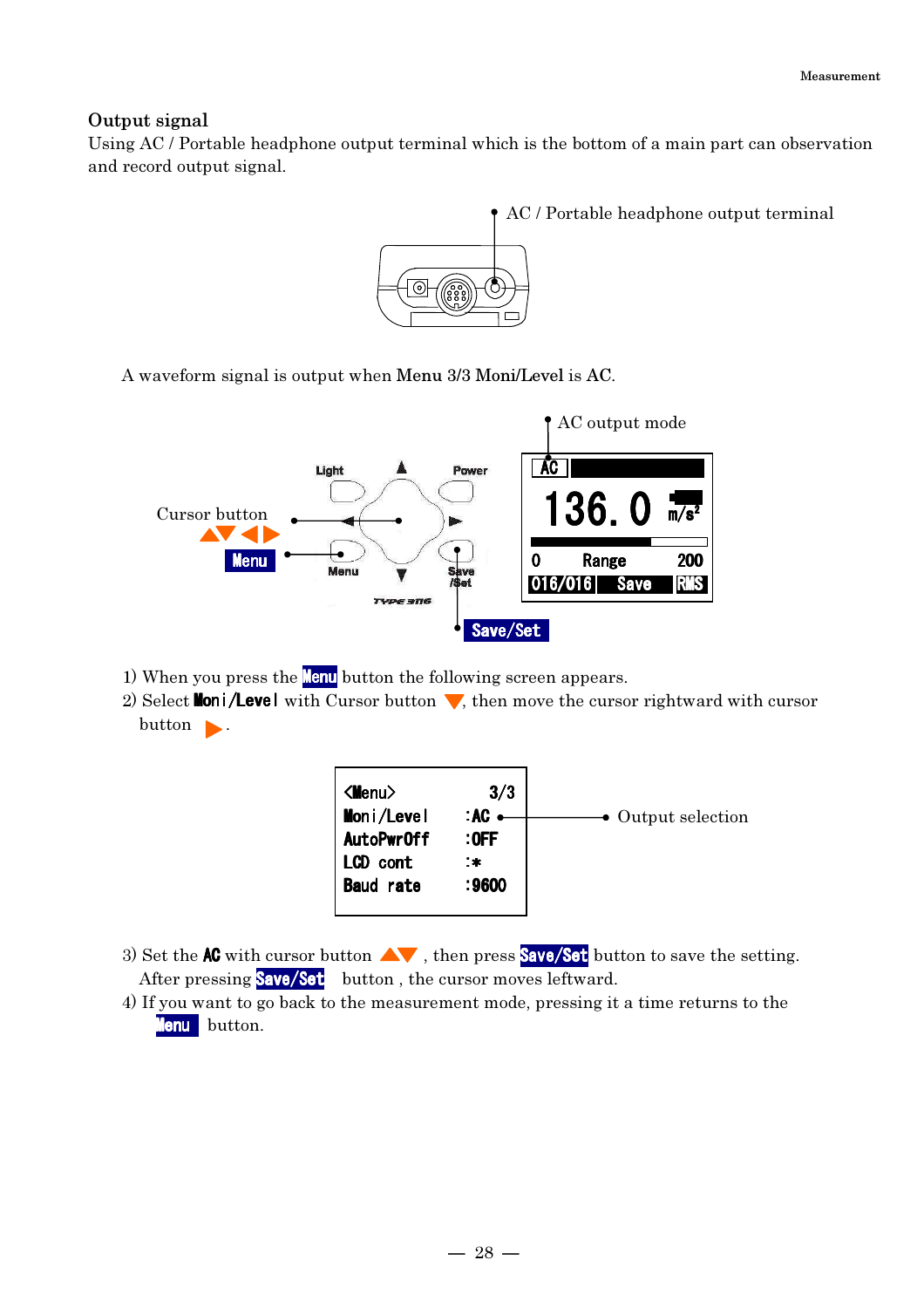# Reference 1



### Velocity (VEL) Frequency characteristics JIS Standards

\*This inside of a dotted line with a velocity of 10-1kHz satisfies the frequency range about mechanical vibration of rotating for vibration severity of JIS B0907 $\sim$ 1989.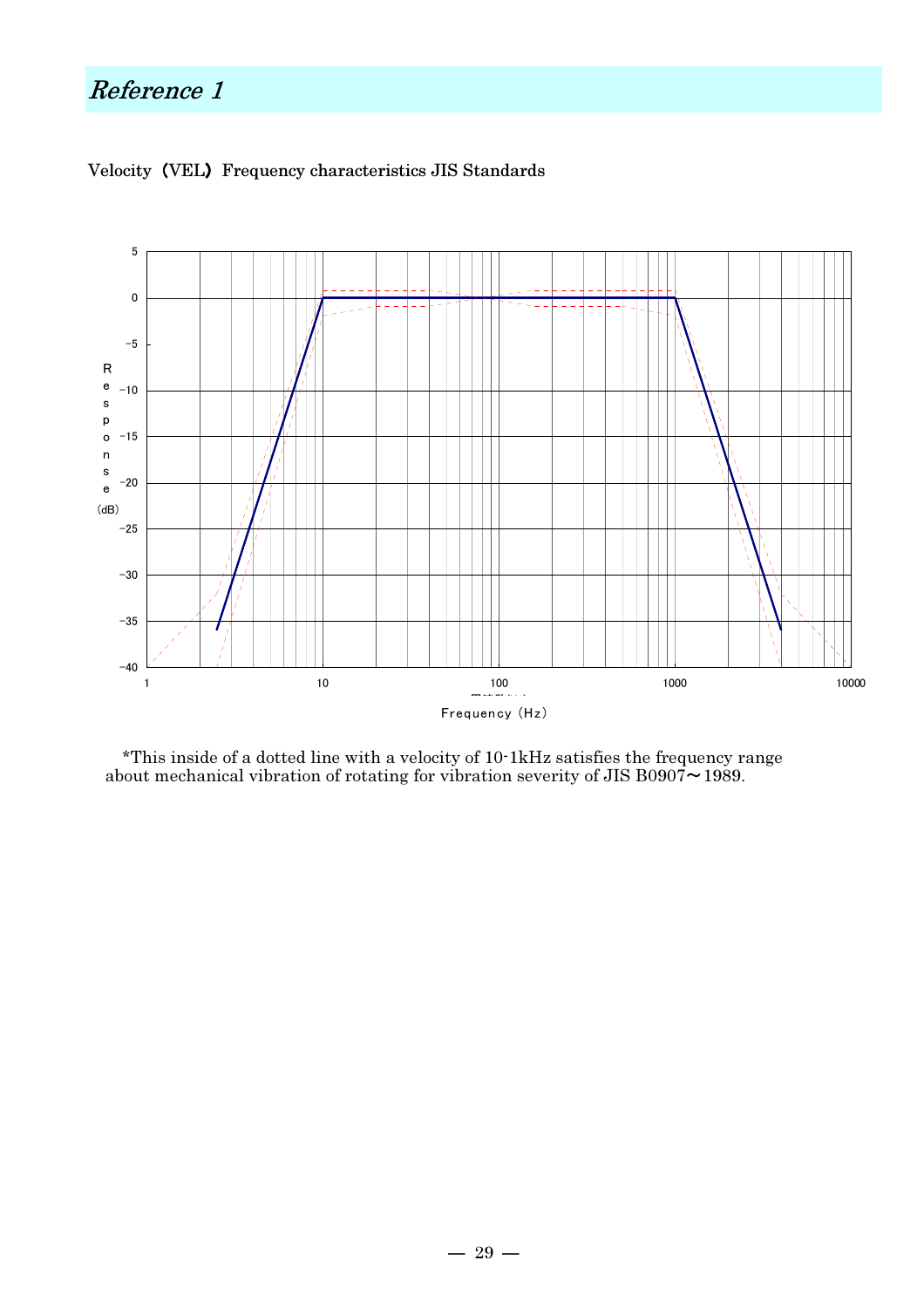# Handling of an option article

# AC adaptor AC-1046

When you use a main body by AC adapter AC-1046 (option), please connect, as shown in the following figure.

Please connect it you should check that the power supply of a main part is turned off.



# ! CAUTION

- Stop using the instrument, when producing smoke, bad smell or noise. It causes fire or shock hazard. Turn off the POWER switch and unplug the AC adapter (optional) from outlet as soon as possible. To reduce risk of injury, take it to a qualified serviceman when service or repair is required. Please contact us or the dealer when service or repair is required.
- Do not substitute parts or modify instrument. It causes bodily injury, fire or shock hazard.
- **Do not use the AC power adapter except the optional AC-1046.** Other type of adapter may cause damage to the instrument.
- Do not touch the plug of AC adapter (AC-1046) with wet hands. It causes shock hazard. Stop using the instrument, when an object or liquid falls/spills into the instrument. It causes fire or shock hazard. Turn off the POWER switch and unplug AC adapter (optional) from outlet as soon as possible.
	- To reduce risk of injury, take it to a qualified serviceman when service or repair is required.

Please contact us or the dealer when service or repair is required.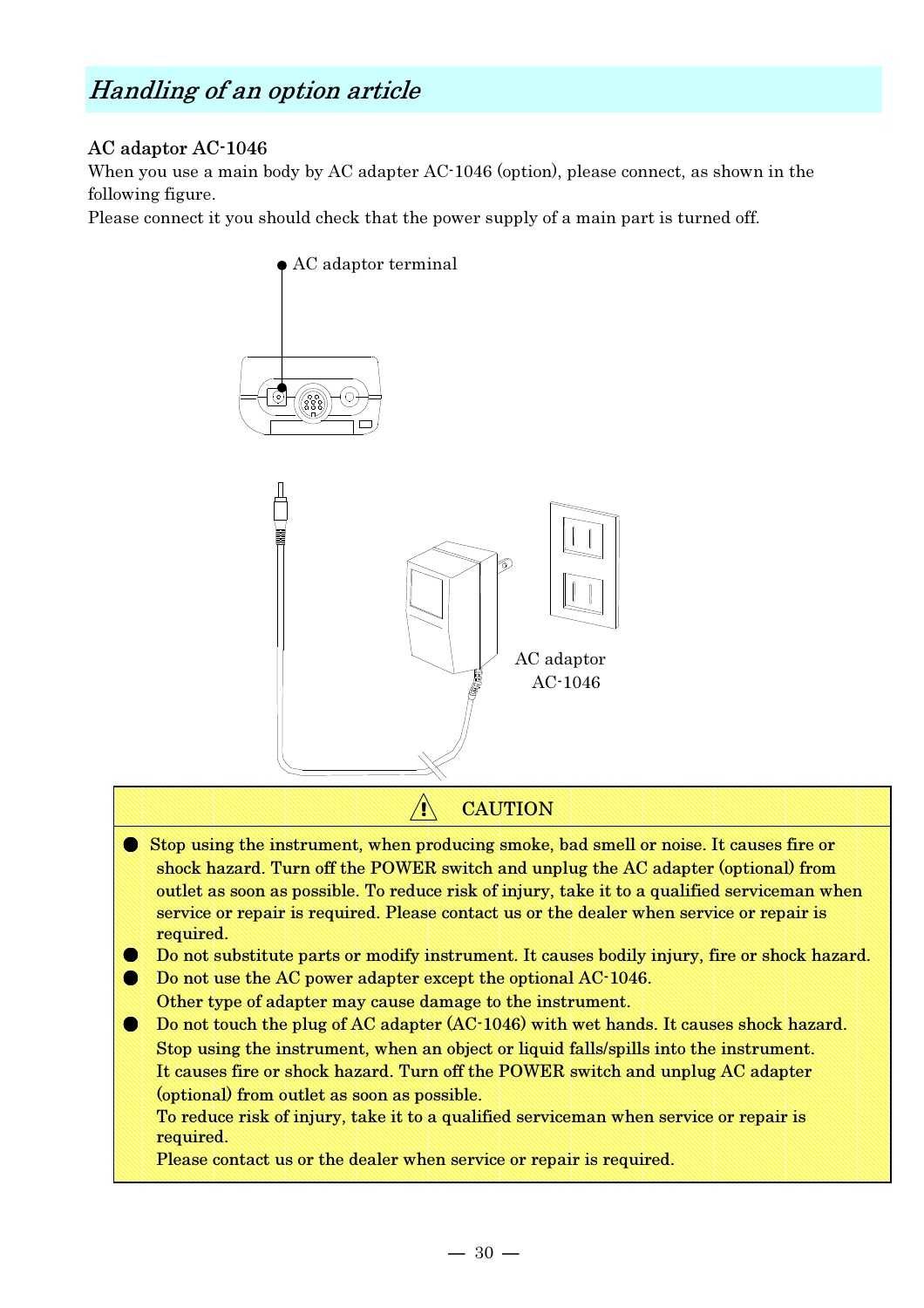# Connection with a printer

Connect a main body and printer BS-80TSL with the interface cable BC-0026 as shown in the following figure.



# Set up of RS-232C

Set up the RS-232C by Menu 3/3 baud rate of a main body.



2) Select baud rate with Cursor button  $\blacktriangledown$ , then move the cursor rightward with cursor  $button$  .

| $\langle$ Menu $\rangle$ | 3/3     |
|--------------------------|---------|
| Moni/Level               | : AC    |
| AutoPwr0ff               | $:$ OFF |
| <b>LCD</b> cont          | :*      |
| baud rate                | :9600   |
|                          |         |

3) Set the 9600 with cursor button  $\blacktriangle\blacktriangledown$ , then press **Save/Set** button to save the setting.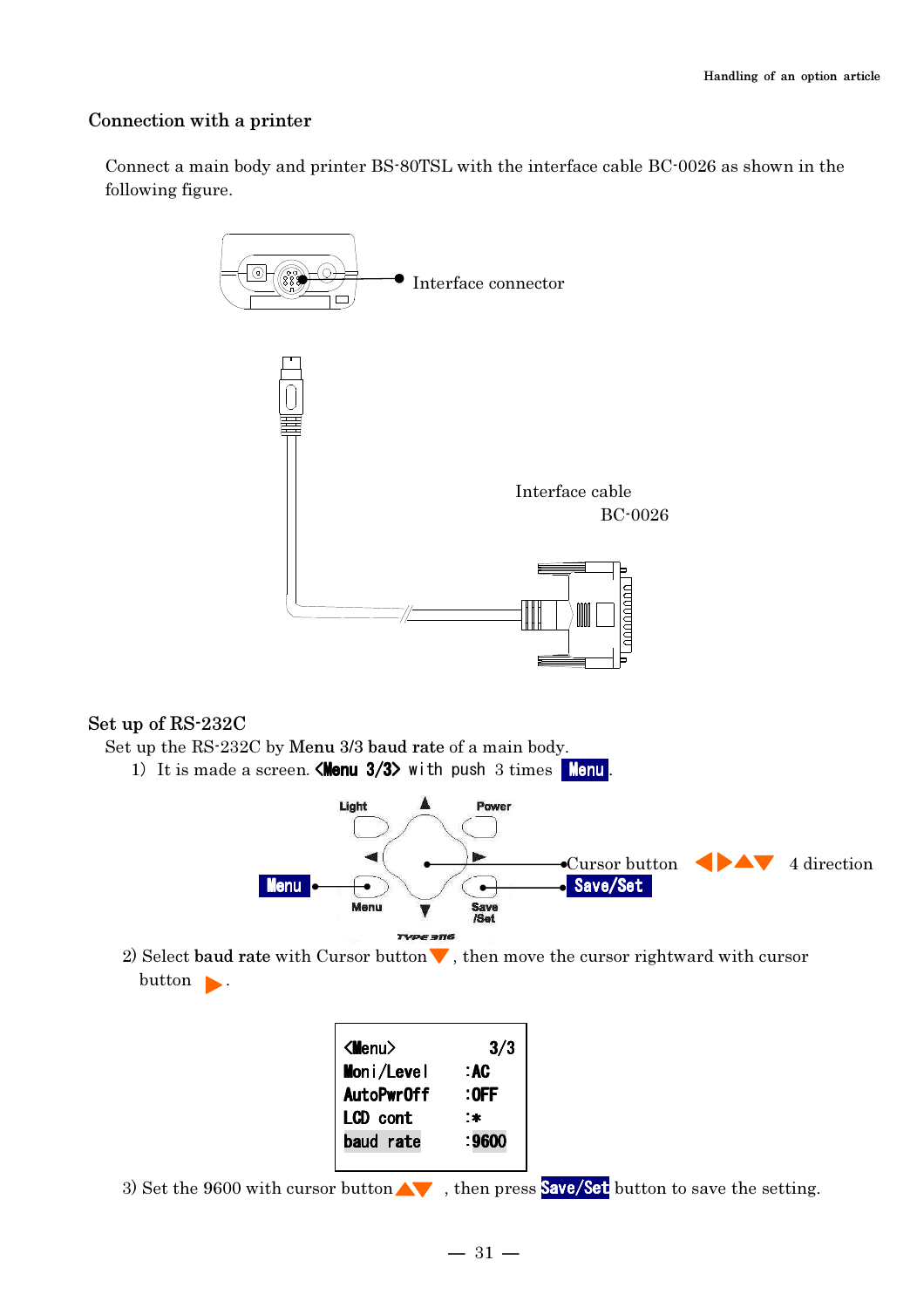# The printing method

Refer to the handling description of a printer for the printer operation method.

- 1) The power supply of a printer is turned ON.
- 2) A setup of a printer is set up as follows.
	- (Please refer to the handling description P.12 of a printer for details.)

| $\diamond$ A setup of an international character      |     | Japan                              |
|-------------------------------------------------------|-----|------------------------------------|
| $\Diamond A$ setup of printing concentration          |     | $= 100\%)$                         |
| $\diamond$ A setup of head operation                  |     | $=$ $\rightarrow$ Both sides $\lt$ |
| $\Diamond$ The number of printing beams of one line   |     | $=$ Graphic(28)                    |
| $\Diamond A$ setup of half size / full-size character |     | $=$ Full(28)                       |
| $\diamond$ Auto line feed setup                       |     | $=$ Invalidity(OFF)                |
| $\Diamond$ SELECT switch use                          |     | $=$ Available(ON)                  |
| $\Diamond$ RS232C Baud rate setup                     |     | $= 9600 \text{bps}$                |
| $\Diamond$ RS232C Data bit length setup               |     | $=$ 8bit                           |
| $\Diamond$ RS232C Parity setup                        | $=$ | Non                                |
| $\Diamond$ RS232C Control system                      | $=$ | Xon/Xoff                           |
|                                                       |     |                                    |

- 3) SELECT Light Emitting Diode of a printer is made lighting.
- 4. Menu It pushes and is <Menu 1/3>. It is made a screen.



2) Select I/O Cursor button  $\blacktriangledown$  and cursor is moved to a right item by  $\blacktriangleright$ .

| 1/3       | <menu></menu> |
|-----------|---------------|
| : Manu    | <b>Meas</b>   |
| $:$ OFF   | 1/0           |
| :00/00/00 | <b>Date</b>   |
| :00:00:00 | Time          |

3) Select Printer by Cursor button  $\triangle\blacktriangledown$  and **Save/Set** by Cursor button .

| Pr int       |  |
|--------------|--|
| Save/Set Key |  |

3) **Save/Set** Printing is started.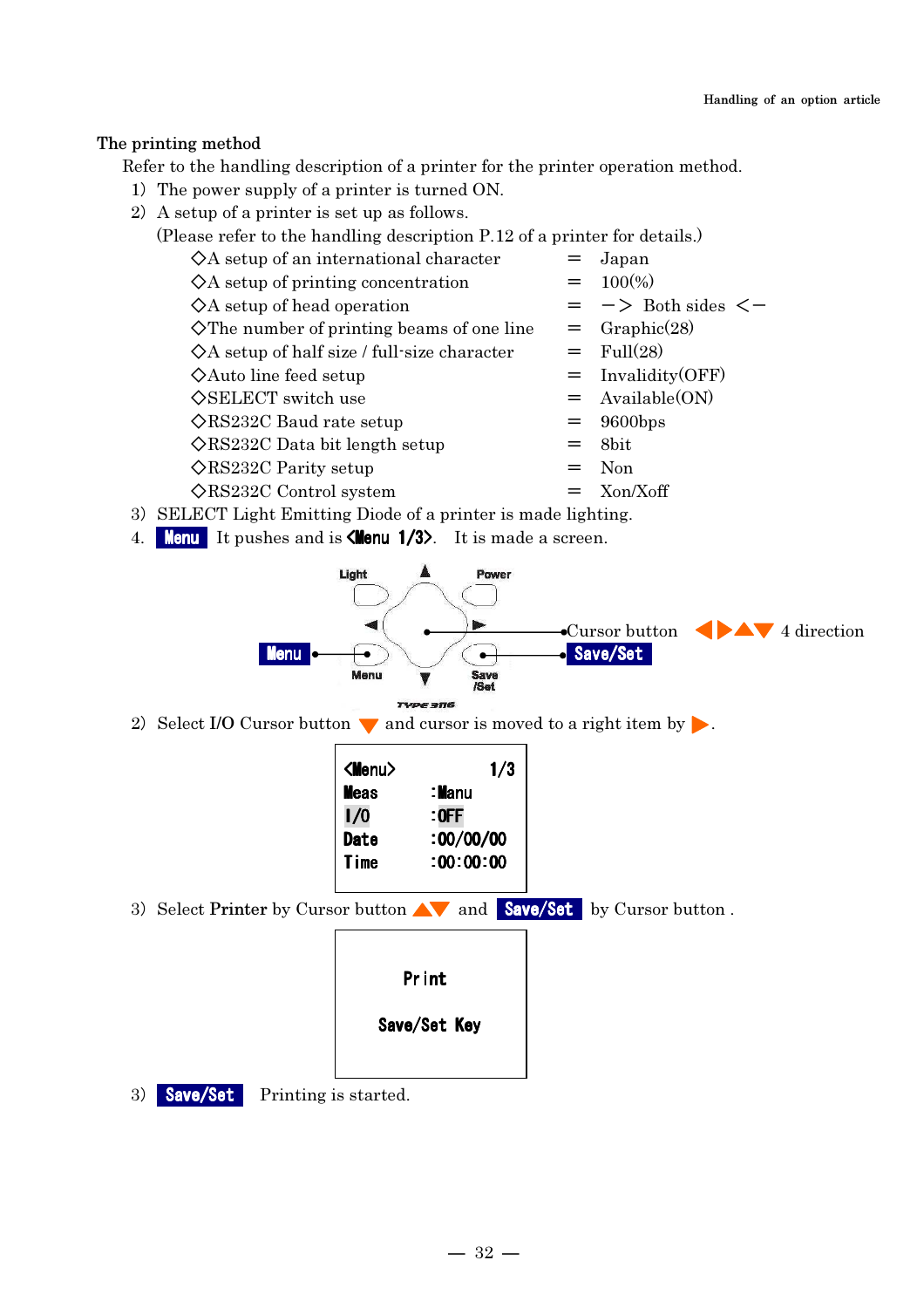#### The example of printing of a printer

The example of printing of a printer is shown below.

Vibration Level  $001/023$ <br>  $00/01/01$ <br>  $00.03$ <br>  $0.05$ m/s2<br>
RMS 002/023  $\emptyset$   $\emptyset$  /  $\emptyset$  1 /  $\emptyset$  1  $\emptyset$   $\emptyset$  :  $\emptyset$  2  $\bullet$   $\hspace{1.5pt}$   $\hspace{1.5pt}$  Measurement time : year / month / day hour: minute 003/023 00:02<br>0.01m/s2 RMS  $0.04$ /023<br>  $0.01$ /01/01 00:02<br>
0.01m/s2 RMS 005/023 00/01/01 00:03<br>0.07m/s2 RMS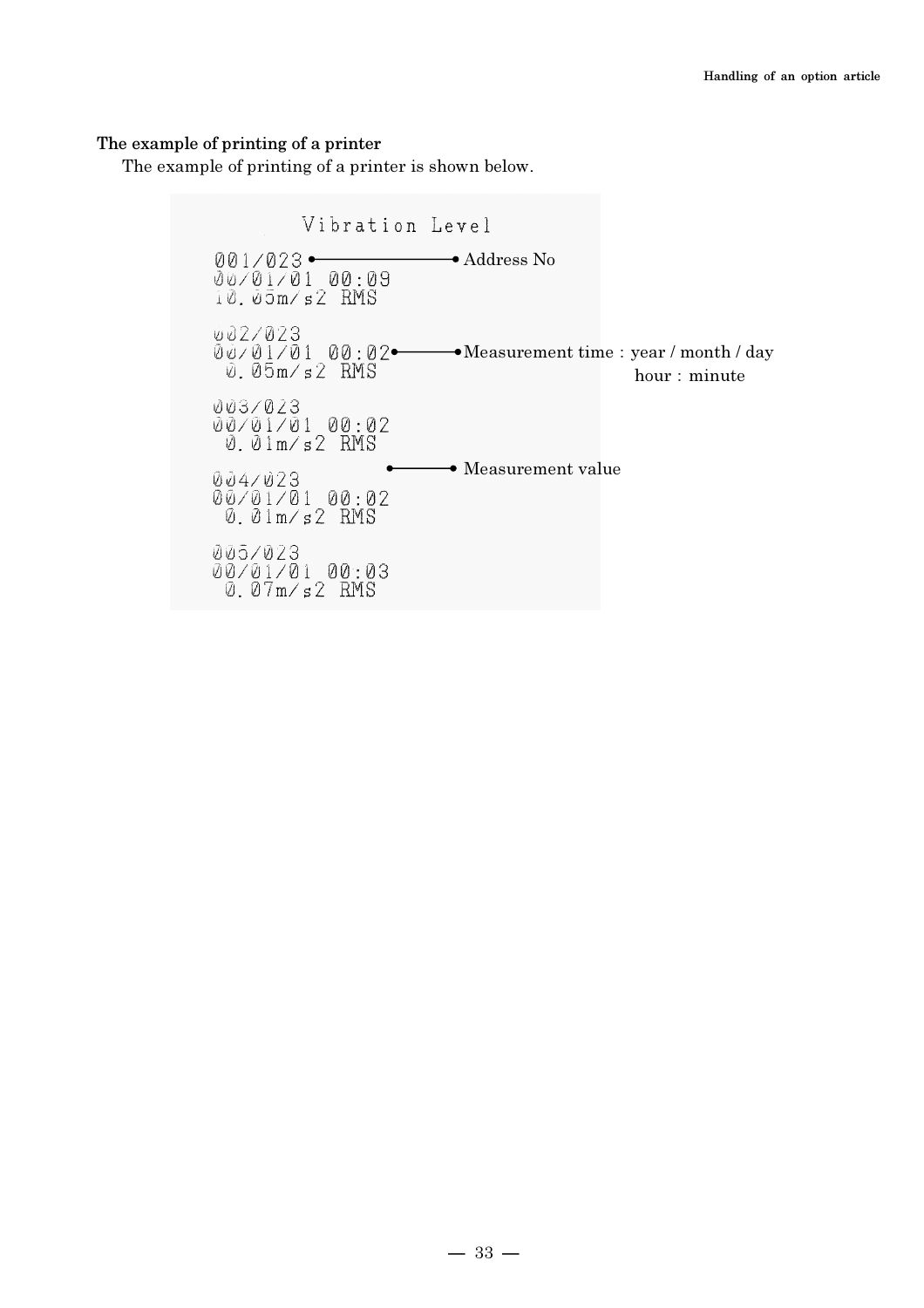# Connection with a PC

When connecting a main part and a personal computer by BC-0026 and conversion connector A12-25F-9F (option) as shown in the following figure.



 Conversion connector A12-25F-9F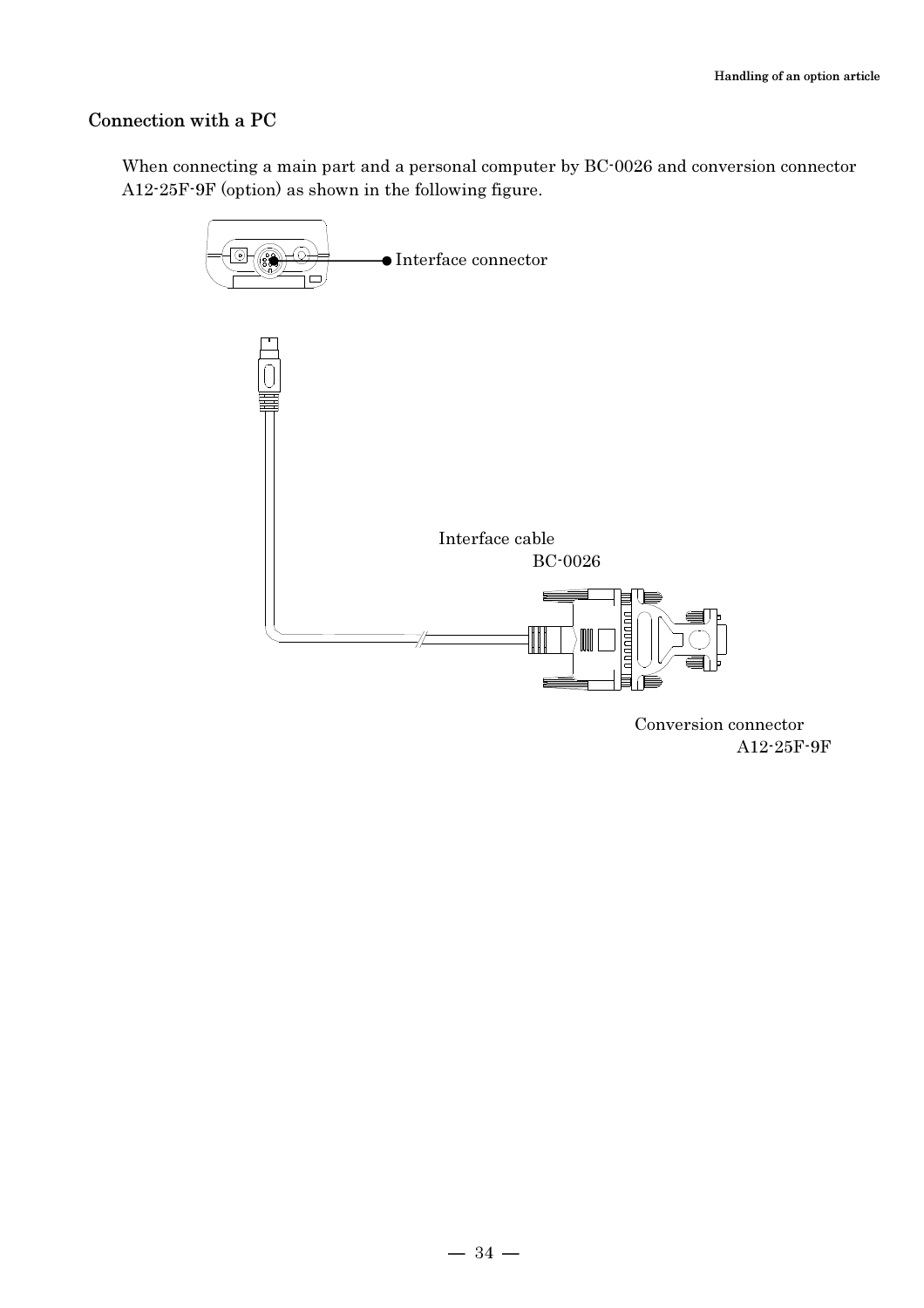### Detail Specification of Communication Command

### 1.Interface

RS-232C(asynchronous)

| Data size    | : 8bit                                                                      |
|--------------|-----------------------------------------------------------------------------|
| Stop bit     | $: 1$ it                                                                    |
| Parity check | : non                                                                       |
|              | Transfer Speed ; $4800,9600,19200$ bps $\rightarrow$ Selected in MODEL 4200 |
| Flow control | : non                                                                       |

#### 2.Data Specification

 All the data are outputted in ASC II format. The PC software needs 'Time Out' function.

- $\overline{10}$  001/256 + LF : Measurement No.
- $\overline{2}$  05/07/05 $\overline{16}:15 + LF$  : Measurement date
- $3 \quad 120.2 \text{m/s}^2 \square \text{RMS} + \text{LF} + \text{LF}$  : Data
- 
- -
- $\square$  : Space  $(20)$  $+LF$  : Line feed code $(0A)$

 $(1)$  002/256 + LF

*Contract Street Contract Contract States* 

- $(2)$  05/07/05 $\Box$ 16: 15 + LF
- $\omega$  02.02m/s<sup>2</sup>  $\Box$ RMS+LF + LF

#### <Explanation>

① Measurement No.・Saving measurement data (Maximum number of saving measurement data:  $256 \rightarrow (001/256 \sim 256/256)$ ) ex) In the case of ten data :  $001\angle 010$  Starting with  $\cdots$ 002/010 **Second Contract Contract Contract Contract Contract Contract Second Contract Contract Contract Contract Contract Contract** 010/010 ,and ends. ② Calendar for Measuring Time and Date year/month/day hour: minute ③ Data mode <Numeric data> 2000 200.0 20.00

<Measurement mode>

 $m/s<sup>2</sup>$  (Acceleration)  $\mu$  m (Displacement) mm/s(Velocity)

<Data mode> Peak RMS EQPaek EQP-P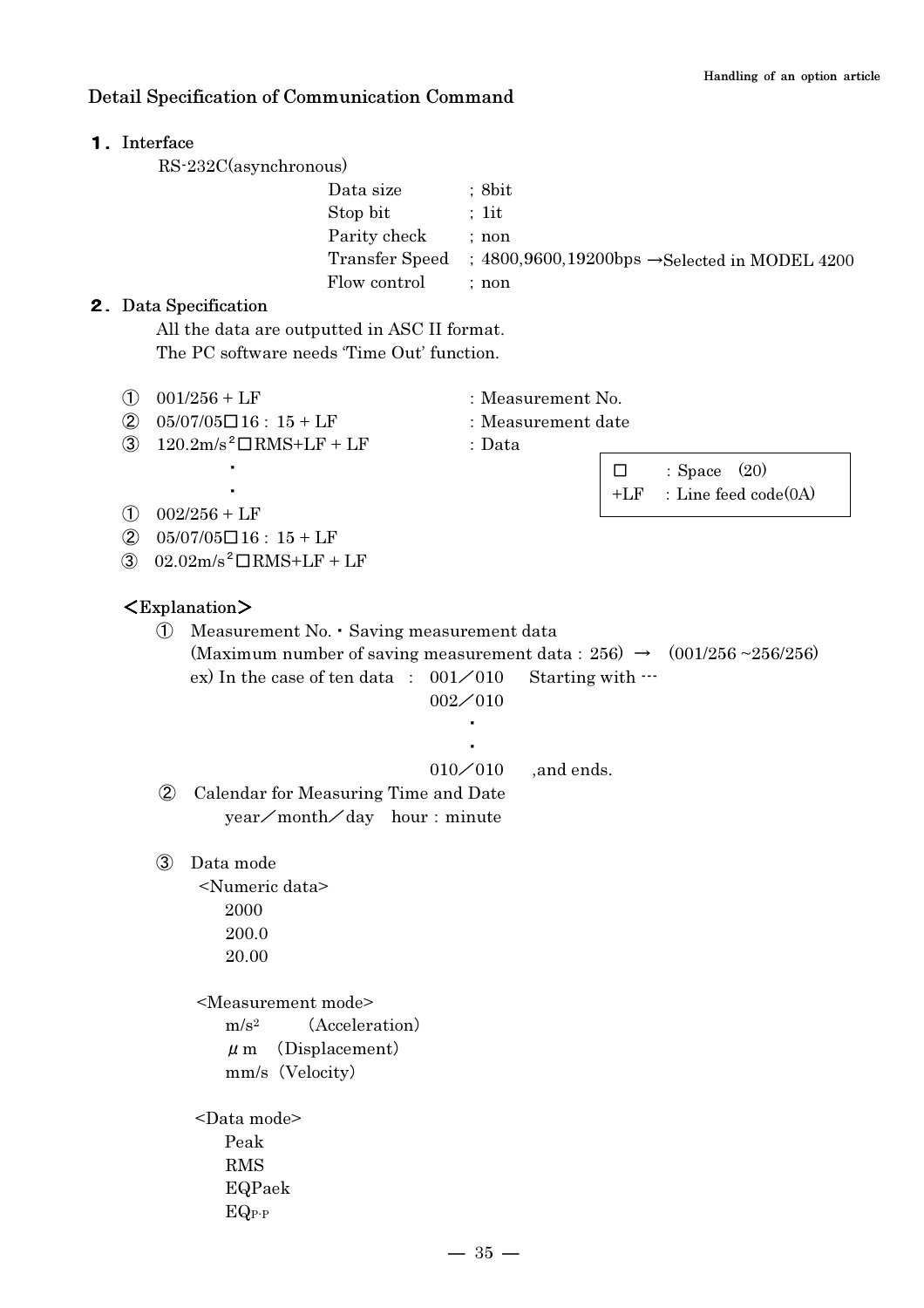#### 2.Communication timing



- ① First, start PC application.
- ② Turn on the switch 'Communication' (to wait for data), and click 'Cancel' to terminate the sequence.
- ③ Set the type of I/O and PC listed in 'Menu' of MODEL 4200
- ④ Save the data to PC by Save/Set key.
- ⑤ Confirm the completion of data transfer by checking the last data No. ex)  $001\angle 256$  · · · 256 $\angle 256$  (as in the case of 256 data) MODEL 4200 will finish by itself (No handshake)
- ⑥ In the case of data error, cancel the program.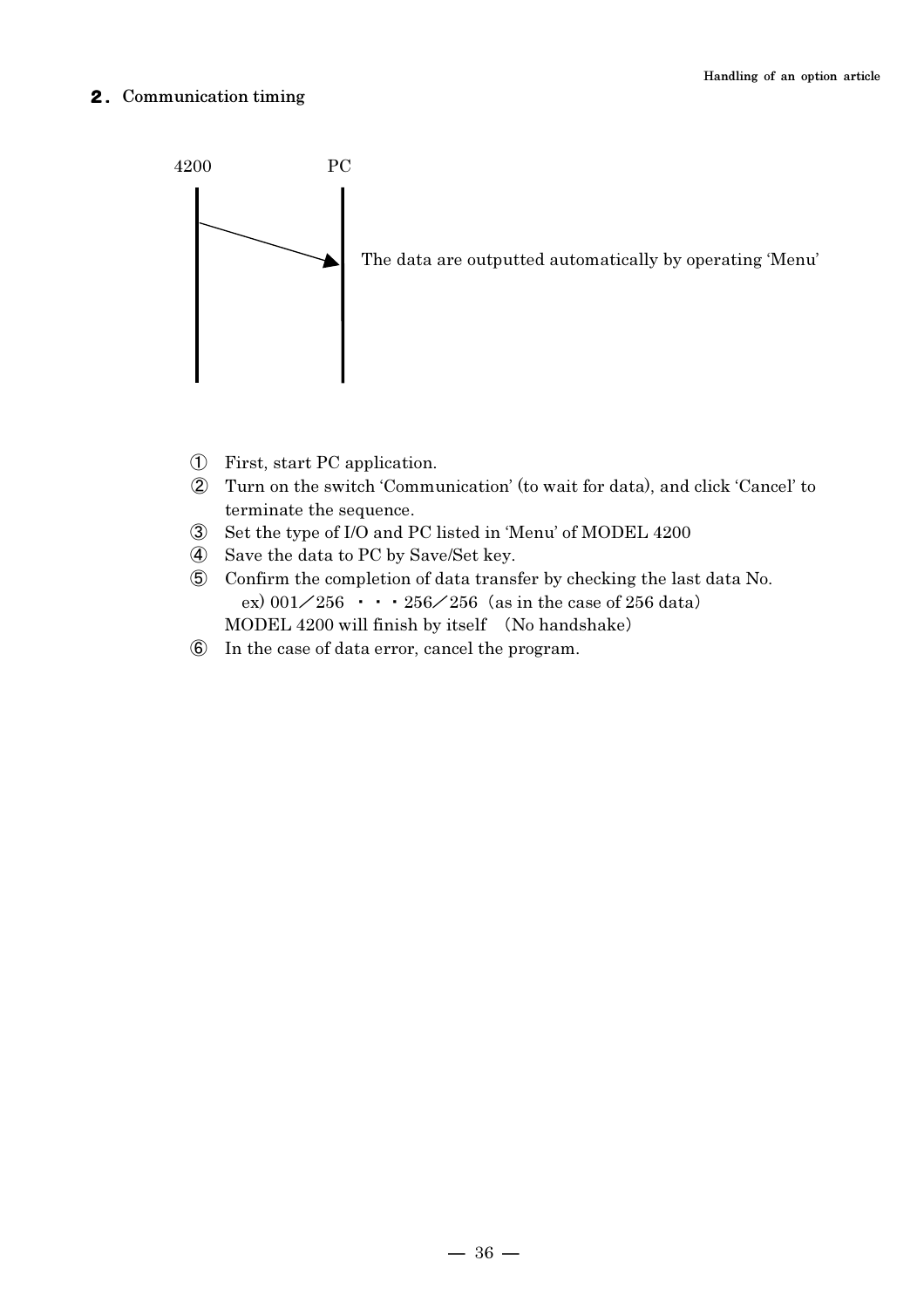### Data managed software

It is possible to manage the data on your PC by using the data handling software.

- Operating system software: Microsoft Windows 2000/XP
- Data sampling and vibration data display for Vibration meter MODEL 4200 through serial data communication.
- The data is stored in CVS form, corresponding to data processing of spreadsheet software.



| Type3116<br>ドライブ:   ey       |                               |                          |              |              |                          |
|------------------------------|-------------------------------|--------------------------|--------------|--------------|--------------------------|
| フォルダー: 価向管理                  | $\blacktriangledown$          |                          |              |              |                          |
|                              |                               | $\overline{\phantom{a}}$ | ブラント: K-5    |              | $\overline{ }$           |
| 機器: 冷却ポンプ                    |                               | ٠                        | 号機: A号機      |              | $\overline{\phantom{0}}$ |
| 測定部位·方向: 自荷側                 |                               | ۰                        |              |              |                          |
|                              |                               |                          |              |              |                          |
|                              | メモ: 子備設備メンテ                   |                          |              |              | ≣                        |
| 回收/データ登録                     | トレンド表示                        | 機器登録                     | En#4         | 終了           |                          |
|                              |                               |                          |              |              |                          |
| 115/256<br>ø.                | 2005/1711057                  | 13                       | n/s2         | PFAK         | $\overline{\phantom{a}}$ |
| ā.<br>116/256                | 2005/1/1 11:03                | Ħ                        | m/s2         | PEAK         |                          |
| ō<br>117/256                 | 2005/171 11:09                | 84                       | m/42         | PEAK         |                          |
| 1187255<br>ø                 | 2005/1711114                  | 135                      | m/s          | PEAK         |                          |
| 119/256                      | 2005/1711120                  | 12                       | m/s2         | PEAK         |                          |
| 120/256<br>n,                | 2005/1711126                  | 134                      | m/s2         | PEAK         |                          |
| 121/256<br>۵                 | 2005/1/1 11:32                | 61                       | m/32         | PEAK         |                          |
| ø<br>122/256                 | 2005/1711137                  | 124                      | m/s2         | PEAK         |                          |
| 123/256<br>а                 | 2005/171 11:43                | 24                       | $\pi/62$     | <b>PFAK</b>  |                          |
| 124/256<br>ø                 | 2005/1711149                  | 164                      | $\pi/2$      | PEAK         |                          |
| â<br>125/256                 | 2005/1711155                  | $\overline{22}$          | n/s2         | PEAK         |                          |
| 126/256<br>ø                 | 2005/1711201                  | 13                       | $\pi$ /s2    | PEAK         |                          |
| 127/256<br>ø                 | 2005/171 12:06                | m                        | π/52         | PEAK         |                          |
| a,<br>128/256                | 2005/171 12:12                | 54                       | $m/z^2$      | PEAK         |                          |
| â<br>1297256                 | 2005/1/1 1218                 | 135                      | m/32         | PEAK         |                          |
| 130/256<br>ø,                | 2005/171 12:24                | 12                       | m/s2         | PEAK         |                          |
| ō.<br>131/256                | 2005/171 12:29                | 194                      | n/s2         | PFAK         |                          |
| ā,<br>132/256                | 2005/1/1 12:35                | $\overline{51}$          | m/s2         | PEAK         |                          |
| ô<br>1337256                 | 2005/171 12:41                | 194                      | N/22         | PEAK         |                          |
| ō<br>134/256                 | 2005/171 12:47                | 24                       | m/s2         | PEAK         |                          |
| 135/256<br>ø                 | 2005/171 12:52                | 164                      | m/s2         | PEAK         |                          |
| ø<br>136/266                 | 2005/171 1258                 | żż                       | m/s2         | PEAK         |                          |
| ñ,<br>137/256                | 2005/1/1 1304                 | 13                       | m/s2         | PEAK         |                          |
| 138/256<br>o<br>139/256<br>ಠ | 2005/1711310<br>2005/171 1315 | m<br>54                  | m/s2<br>m/62 | PEAK<br>PEAK | ۰                        |
|                              |                               |                          |              |              |                          |

|                |                           |           | id G H B B B (プ以) & G B - J   0 - (* - 1 8 Σ - 1 2004 - 2 1 |   |                     |                         |    |   |               |
|----------------|---------------------------|-----------|-------------------------------------------------------------|---|---------------------|-------------------------|----|---|---------------|
|                | EMS PTシック                 |           | - 11 - BI UINT 프로젝트 및 % M - 3 IS - G - A - 미 한 원 등 IS - 미   |   |                     |                         |    |   |               |
|                | <b>J4B</b>                |           | $f_{\mathsf{R}}$                                            |   |                     |                         |    |   |               |
|                | A                         | <b>B</b>  | $\tilde{C}$                                                 | D | E                   | F                       | G  | H |               |
| $\mathbf{1}$   |                           | 1 001/256 | 2005/1/1 0.01                                               |   | $134 \text{ m/s2}$  | PEAK                    |    |   |               |
| $\overline{c}$ |                           | 1 002/256 | 2005/1/1 0:06                                               |   | $24$ mm/s           | PEAK                    |    |   |               |
| 3              |                           | 1 003/256 | 2005/1/1 0:12                                               |   | $164 \text{ m/s2}$  | PEAK                    |    |   |               |
| $\overline{4}$ |                           | 1 004/256 | 2005/1/1 018                                                |   | $22 \text{ m/s2}$   | PEAK                    |    |   |               |
| 5              |                           | 1 005/256 | 2005/1/1 0:24                                               |   | $13$ mm/s           | PEAK                    |    |   |               |
| 6              |                           | 1 006/256 | 2005/1/1 0:29                                               |   | $111$ mm/s          | PEAK                    |    |   |               |
| $\overline{7}$ |                           | 1 007/256 | 2005/1/1 0:35                                               |   | $54$ mm/s           | PEAK                    |    |   |               |
| 8              |                           | 1 008/256 | 2005/1/1 0:41                                               |   | $135$ mm/s          | PEAK                    |    |   |               |
| $\theta$       |                           | 1 009/256 | 2005/1/1 0:47                                               |   | $12 \text{ mm/s}$   | PEAK                    |    |   |               |
| 10             |                           | 1 010/256 | 2005/1/1 052                                                |   | 134 m/s2            | PEAK                    |    |   |               |
| 11             |                           | 1 011/256 | 2005/1/1 0:58                                               |   | $51 \text{ m/s2}$   | PEAK                    |    |   |               |
| 12             |                           | 1 012/256 | 2005/1/1 1:04                                               |   | $134 \text{ m/s2}$  | PEAK                    |    |   |               |
| 13             |                           | 1 013/256 | 2005/1/1 1:10                                               |   | $24 \, m/s2$        | PEAK                    |    |   |               |
| 14             |                           | 1 014/256 | 2005/1/1 1:15                                               |   | 164 m/s2            | PEAK                    |    |   |               |
| 15             |                           | 1 015/256 | 2005/1/1 1 21                                               |   | $22 \, \text{m/s2}$ | PEAK                    |    |   |               |
| 16             |                           | 1 016/256 | 2005/1/1127                                                 |   | 13 m/s2             | PEAK                    |    |   |               |
| 17             |                           | 1 017/256 | 2005/1/1 1:33                                               |   | $111 \text{ m/s2}$  | PEAK                    |    |   |               |
| 18             |                           | 1 018/256 | 2005/1/1 1:38                                               |   | 54 m/s2             | PEAK                    |    |   |               |
| 19             |                           | 1 019/256 | 2005/1/1 1:44                                               |   | 135 m/s2            | PEAK                    |    |   |               |
| 20             |                           | 1 020/256 | 2005/1/1 1 50                                               |   | $12 \text{ m/s2}$   | PEAK                    |    |   |               |
| 21             |                           | 1 021/256 | 2005/1/1 1.56                                               |   | 134 m/s2            | PEAK                    |    |   |               |
| 22             |                           | 1 022/256 | 2005/1/1 2:01                                               |   | $51 \ m/s2$         | PEAK                    |    |   |               |
| 23             |                           | 1 023/256 | 2005/1/1 2:07                                               |   | $134 \text{ m/s2}$  | PEAK                    |    |   |               |
| 24             |                           | 1 024/256 | 2005/1/1 2:13                                               |   | $24 \, m/s2$        | PEAK                    |    |   |               |
| 25             |                           | 1 025/256 | 2005/1/1 2:19                                               |   | $164 \text{ m/s2}$  | PEAK                    |    |   |               |
| 26             |                           | 1 026/256 | 2005/1/1 2:25                                               |   | $22 \text{ m/s}2$   | PEAK                    |    |   |               |
|                | $H$ $\rightarrow$ $H$ $3$ |           |                                                             |   |                     | $\overline{\mathbf{K}}$ | 11 |   | $\rightarrow$ |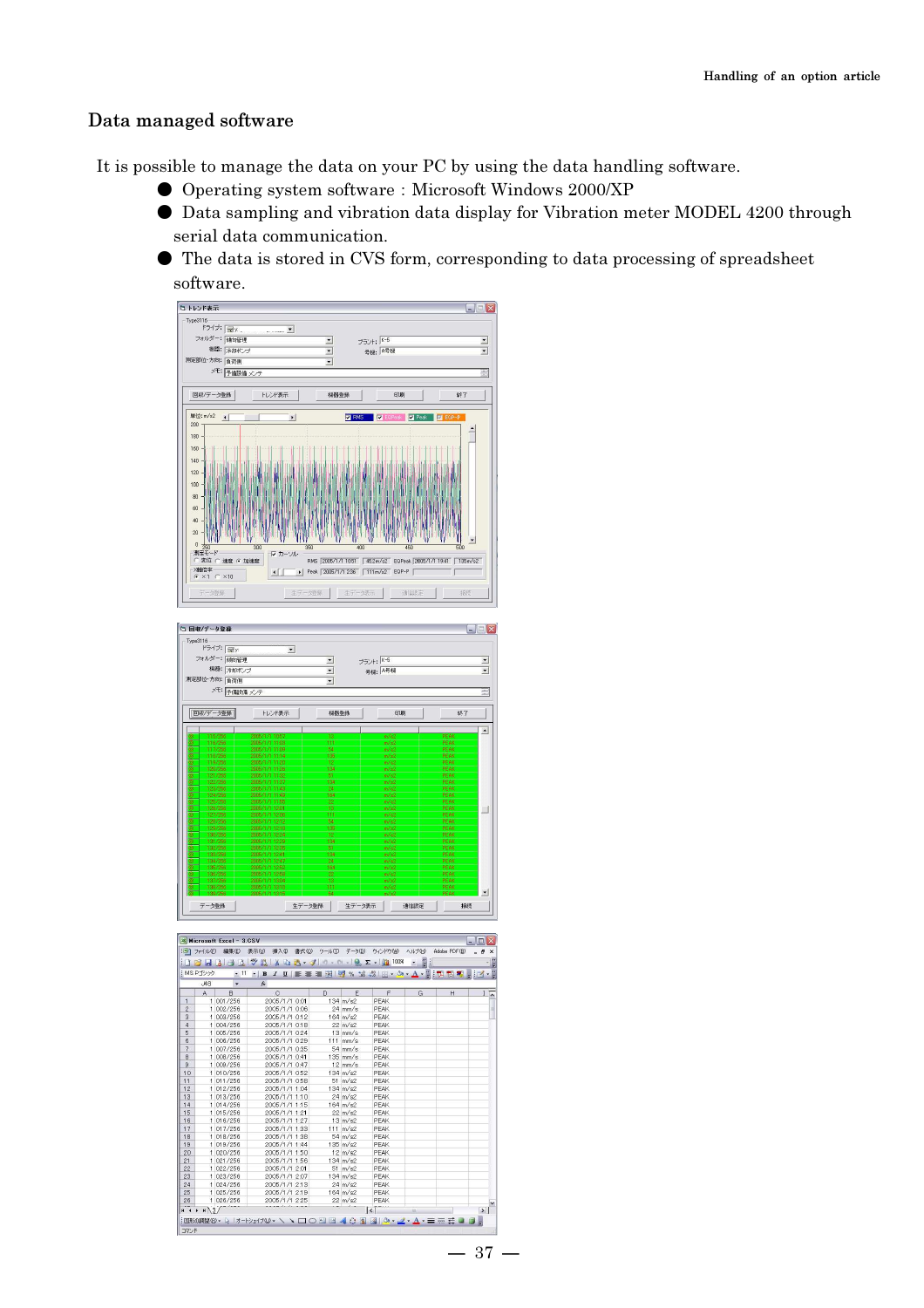# Specification

# Accelerometer MODEL 7812B specification

| 1) Sensor                                       | : Voltage output type $(built-in pre-amplifier)$                                                                               |
|-------------------------------------------------|--------------------------------------------------------------------------------------------------------------------------------|
| 2) TYPE                                         | : 7812B                                                                                                                        |
| 3) Sensitivity                                  | : 5.0mV/m/s <sup>2</sup> (49.1mV/G) $\pm$ 3% at 100Hz                                                                          |
| 4) Transverse Sensitivity                       | $:5\%$ or less                                                                                                                 |
| 5) Frequency characteristics : $1Hz \sim 8kHz$  |                                                                                                                                |
| 6) Constant current supply : $DC7V0.5 \sim 4mA$ |                                                                                                                                |
| 7) Temperature range                            | : $\cdot 10$ ~+60°C                                                                                                            |
| 8) Size and Weight                              | : $24\phi \times 50$ Approx.60g                                                                                                |
|                                                 |                                                                                                                                |
| Specification                                   |                                                                                                                                |
| Measurement range                               |                                                                                                                                |
| Acceleration (ACC)                              | : $0.02 \sim 200 \text{m/s}^2$ RMS                                                                                             |
| Velocity (VEL)                                  | : $0.02 \sim 200$ mm/s RMS                                                                                                     |
| Displacement (DISP)                             | : $2 \sim 2000 \,\mu \,\text{m}$ EQp-p                                                                                         |
| Frequency range                                 |                                                                                                                                |
| Acceleration (ACC)                              | : $3Hz \sim 10kHz$                                                                                                             |
| Velocity (VEL)                                  | : $10\text{Hz}$ $\sim$ 1kHz(Compliant with JIS B0907-1989)                                                                     |
| Displacement (DISP)                             | : $10\text{Hz}$ ~ $400\text{Hz}$                                                                                               |
| Measurement range                               |                                                                                                                                |
| Acceleration (ACC)                              | : 20, $200 \text{m/s}^2$ RMS                                                                                                   |
| Velocity (VEL)                                  | $: 20, 200$ mm/s RMS                                                                                                           |
| Displacement (DISP)                             | : 200, 2000 $\mu$ m EQ p-p                                                                                                     |
| Display characteristics                         |                                                                                                                                |
| Acceleration (ACC)                              | : RMS, EQ Peak, Peak                                                                                                           |
| Velocity (VEL)                                  | : RMS, EQ Peak, Peak                                                                                                           |
| Displacement (DISP)                             | : RMS, EQ Peak, EQ p-p Peak                                                                                                    |
|                                                 | EQ Peak=RMS $\times \sqrt{2}$ , EQ p-p=EQ Peak $\times$ 2<br>Dynamic characteristic (Time constant) : RMS, EQ Peak, EQ p-p; 1s |
|                                                 | Peak ; 50 msec (rise) / 3s (decay)                                                                                             |
| Liquid crystal display                          |                                                                                                                                |
| Display                                         | : LCD with backlight $128 \times 64$ dot                                                                                       |
| Hold                                            | : Data hold                                                                                                                    |
| Digital display                                 | : 4 digets, Display Period; 1s or 2s (selectable)                                                                              |
|                                                 | (Average of 10 data at 100ms, 1s                                                                                               |
|                                                 | or 20 data at 100ms, $2s$ )                                                                                                    |
| Bar · graph                                     | $: 0 \sim 100\%$                                                                                                               |
| Warning (Overload)                              | : [Over] is displayed for full scale                                                                                           |
| <b>Battery</b>                                  | : 4-level residual display                                                                                                     |
| Data memory                                     | : $Max.256, 4kB$                                                                                                               |
| Output Terminal                                 | : AC on a Menu screen/Portable Headphone Change selection                                                                      |
| AC Output                                       | : Output Voltage<br>$; 1Vrms$ $(FS)$                                                                                           |
|                                                 | Load resistance ; more than $100k\Omega$                                                                                       |
| Headphone Output                                | : Vibration sound monitor by exclusive Portable Headphone<br>With Volume function                                              |
| Display precision                               | (at 9.81m/s <sup>2</sup> 159.1Hz)<br>:士5%                                                                                      |
| I/O Terminal                                    | : Data output for PC and Direct output to printer                                                                              |
|                                                 | Interface<br>$;$ RS-232C                                                                                                       |
| <b>Operating Temperature</b>                    | ; $-10$ ~+50°C<br>: Temperature                                                                                                |
| Range                                           | $30\% \sim 90\%$ (no condensing)<br>Humidity                                                                                   |
| Battery Type and Life                           | : 2 Alkaline dry cells type LR03, Approx. 12 hours or AC adapter                                                               |
|                                                 | Consumption current; When AC adaptor is used; Approx.1.3VA                                                                     |
| Size and Weight                                 | : $145(H) \times 48(W) \times 23.5(D)$ Approx. 130g(Include Batteries)                                                         |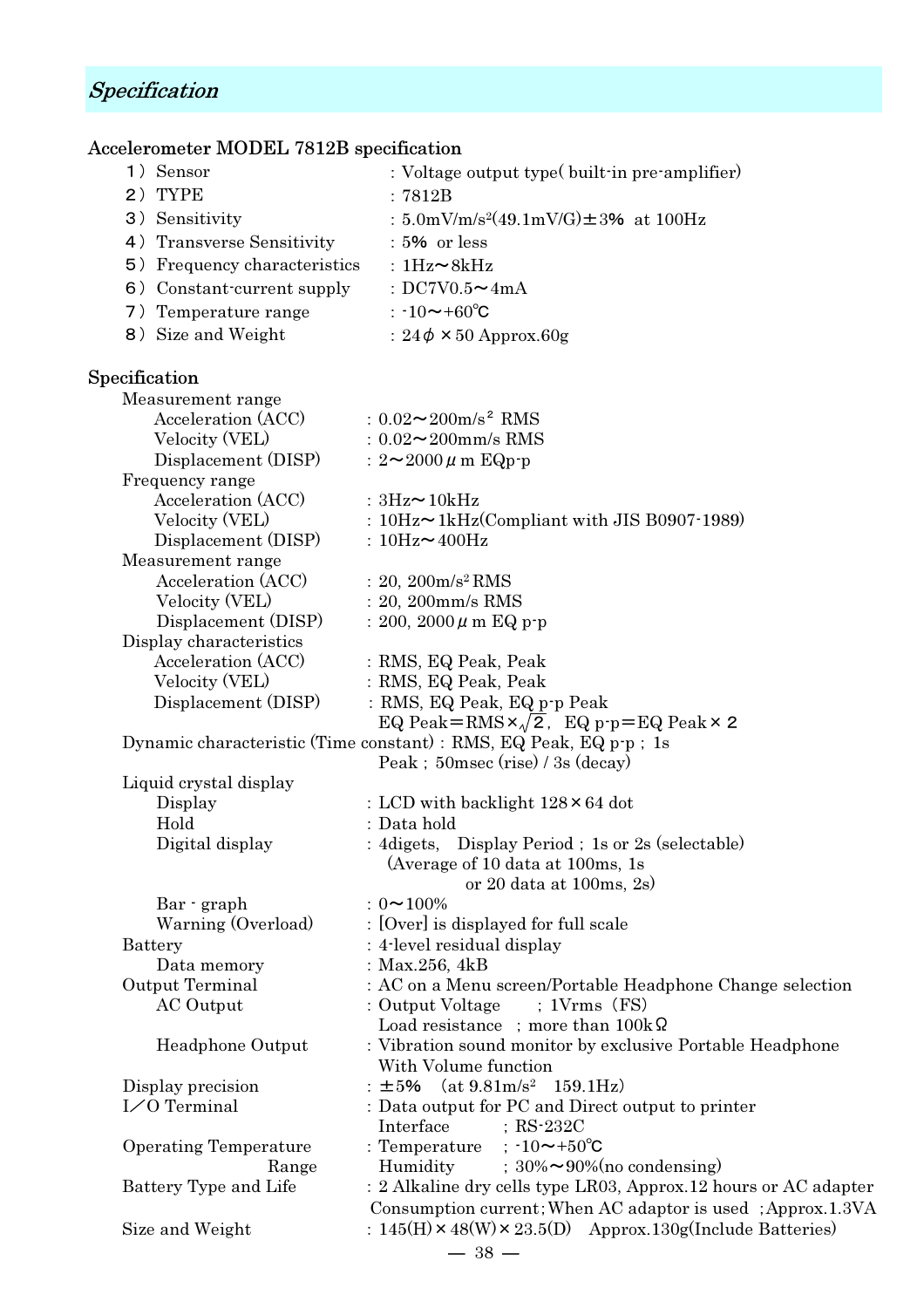# Reference 2

### Relation between indicated value and AC output

The relation between full scale indicated value and AC output voltage at output terminal, in each Measurement mode and Range, are shown as in the following table.

| Measurement<br>mode | Range               | Data mode   | Full scale<br>indicating value | Output Voltage<br>(Vrms) |
|---------------------|---------------------|-------------|--------------------------------|--------------------------|
|                     |                     | <b>RMS</b>  | 200.0                          |                          |
|                     | $200 \text{ m/s}^2$ | EQpeak      | 282.8                          |                          |
| <b>ACC</b>          |                     | <b>PEAK</b> | 282.8                          |                          |
|                     |                     | <b>RMS</b>  | 20.00                          |                          |
|                     | $20 \text{ m/s}^2$  | EQpeak      | 28.28                          |                          |
|                     |                     | PEAK        | 28.28                          |                          |
|                     |                     | <b>RMS</b>  | 200.0                          |                          |
|                     | $200$ mm/s          | EQpeak      | 282.8                          |                          |
| <b>VEL</b>          |                     | PEAK        | 282.8                          |                          |
|                     | $20 \text{ mm/s}$   | <b>RMS</b>  | 20.00                          | 1.000                    |
|                     |                     | EQpeak      | 28.28                          |                          |
|                     |                     | <b>PEAK</b> | 28.28                          |                          |
|                     | $2000 \mu m$        | <b>RMS</b>  | 707                            |                          |
|                     |                     | EQpeak      | 1000                           |                          |
|                     |                     | $EQp-p$     | 2000                           |                          |
| <b>DISP</b>         |                     | <b>PEAK</b> | 1000                           |                          |
|                     |                     | <b>RMS</b>  | 70.7                           |                          |
|                     |                     | EQpeak      | 100.0                          |                          |
|                     | $200 \mu m$         | $EQp-p$     | 200.0                          |                          |
|                     |                     | PEAK        | 100.0                          |                          |

Indicated value and output voltage are in linear relationship.

- ex1) In the case of indicated value  $10 \text{ m/s}^2$  RMS in Range "ACC 20m/s<sup>2</sup>: Output voltage=10 $(m/s^2) \div 20(m/s^2) \times 1$  (Vrms) =0.500 (Vrms)
- ex2) In the case of indicated value  $5 \text{ m/s}^2$  EQpeak in Range "ACC 20m/s<sup>2</sup>: Output voltage=5  $(m/s^2) \div 28.28$   $(m/s^2) \times 1$  (Vrms) =0.177 (Vrms)
- ex3) In the case of indicated value 15  $\mu$  m RMS in Range "DISP 200  $\mu$  m: Output voltage=15 ( $\mu$ m) ÷70.7 ( $\mu$ m) ×1 (Vrms) =0.212 (Vrms)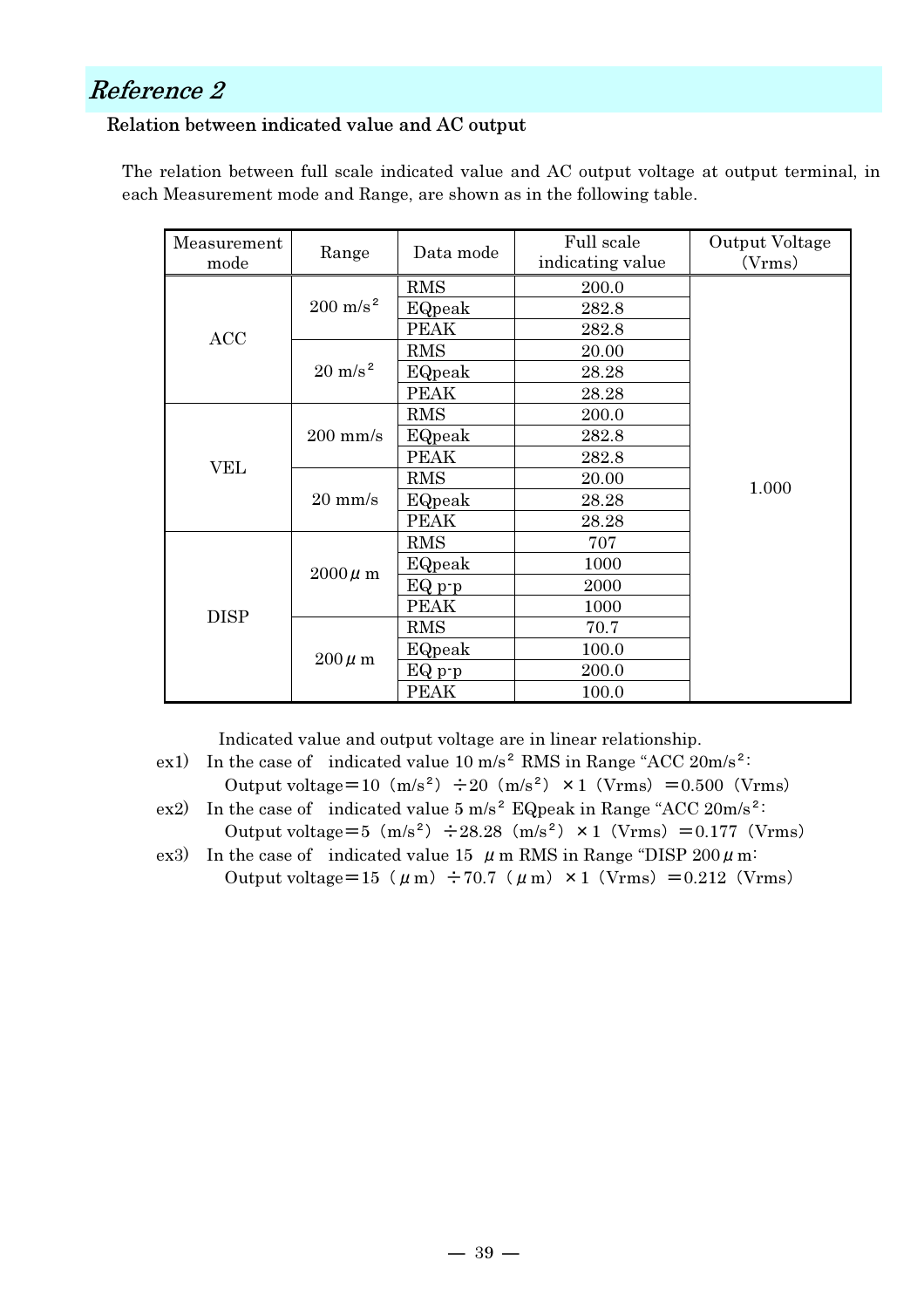# A trouble and the processing method

| 11 OW OL 4                   |                                                                                                                                           |                            |  |  |
|------------------------------|-------------------------------------------------------------------------------------------------------------------------------------------|----------------------------|--|--|
| Trouble                      | Cause                                                                                                                                     | The processing method      |  |  |
|                              | The battery is exhausted.                                                                                                                 | Exchange Batteries.        |  |  |
|                              | The polarity of a battery is set                                                                                                          | Reset Batteries correctly. |  |  |
| This meter does not operate, | conversely.                                                                                                                               |                            |  |  |
|                              | It was not long-pressing the                                                                                                              | Long-pressing the          |  |  |
| even if it pushes a switch.  | Power button.                                                                                                                             | Power button.              |  |  |
|                              | After battery replacement, if the meter does not operate normally,<br>remove the batteries and insert them again after 5 minutes or more. |                            |  |  |
|                              |                                                                                                                                           |                            |  |  |

### 【Power】

# 【Display】

| Trouble            | Cause                                      | The processing method           |
|--------------------|--------------------------------------------|---------------------------------|
| A display value is | The cable is not connected<br>correctly.   | Connect the cable is correctly. |
|                    | The Accelerometer is not set<br>correctly. | Set Accelerometer correctly.    |

# 【The others】

| In addition to this                          | The processing method                                         |
|----------------------------------------------|---------------------------------------------------------------|
| Key operation cannot be<br>performed at all. | Turned off a switch and long pressing the power button again. |
| Data and operation are                       |                                                               |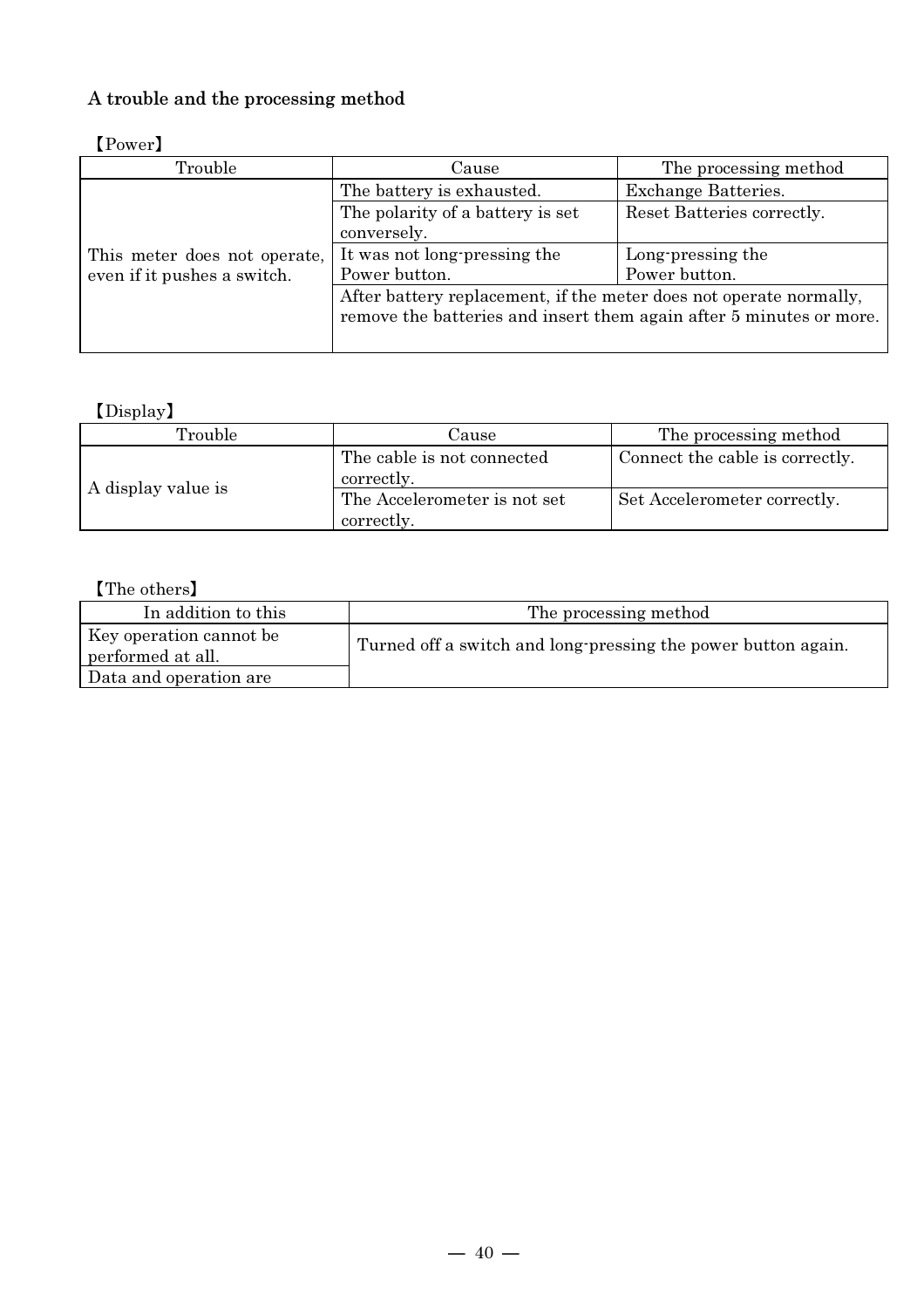#### How to connect/disconnect the cable

- First, when the unit is in operation, turn off the power by pressing the **Power** switch.
- 1) How to connect/disconnect BNC one-touch connector of the curl cable to/from the input terminal of 4200 main body.



#### <Connection>



- $\circled{1}$  Hold up 4200 main body and BNC one-touch connector of curl cable to fit mark  $\leftrightarrow$ of BNC connector to the boss of the main body.
- ② Push straight the BNC one-touch connector into the main body unit it clicks.



 $\textcircled{3}$  Hold up 4200 main body and the mark  $\leftrightarrow$  portion of BNC one-touch connector of curl cable. ④ Draw out straight BNC one-touch connector.

 $\mathbf{\&}$ The connector is one-touch type BNC connector. Do try to hold up the mark  $\rightarrow$  portion todisconnect, not the accordion portion or the curl cable itself. Also, during/after connection, make sure you do not try to rotate the connector itself, which may leads failure or malfunction of any type.

2) How to connect/disconnect F-type connector of curl cable.